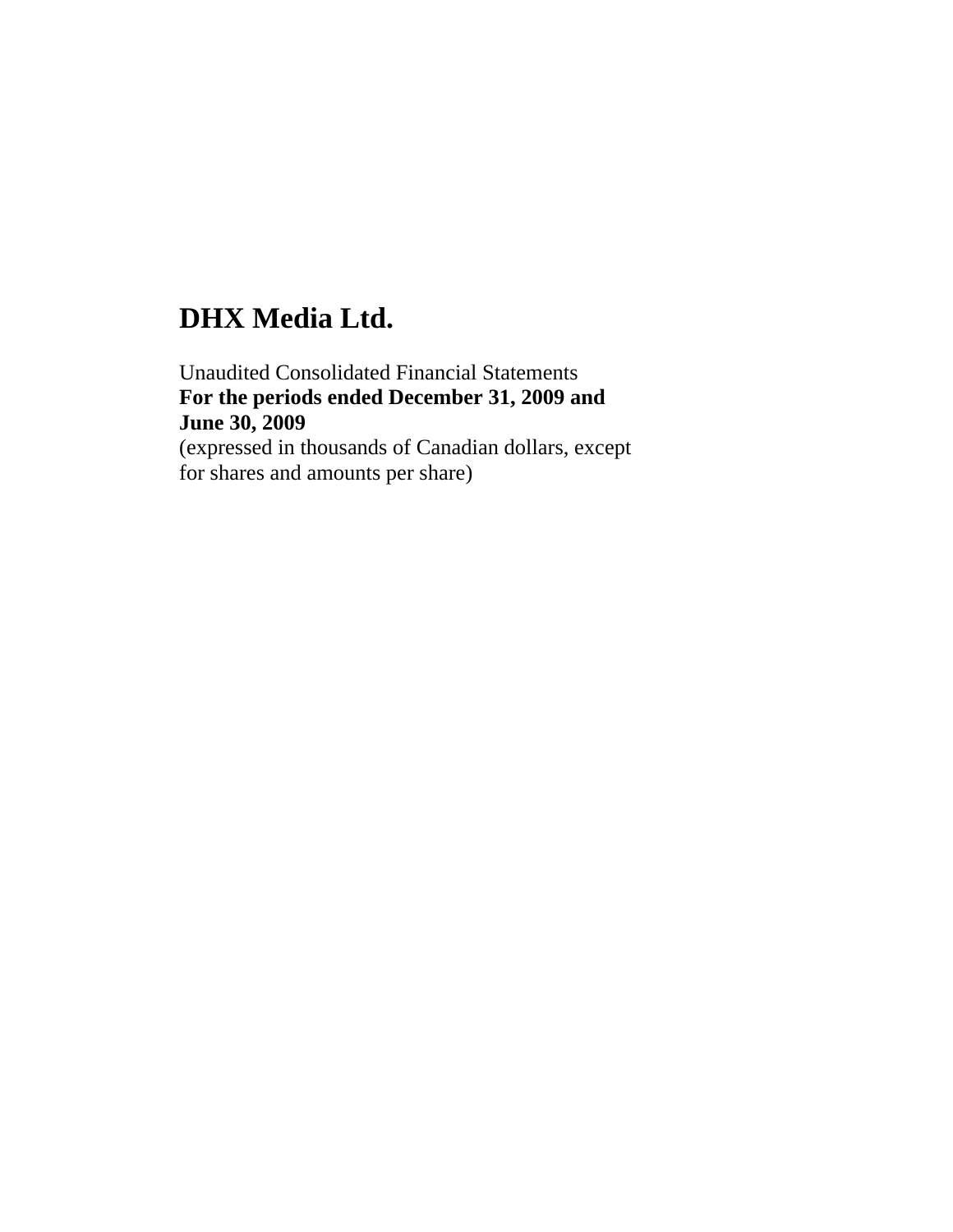February 12, 2010

### **Management's Responsibility for Financial Reporting**

The accompanying unaudited interim consolidated financial statements, Management's Discussion and Analysis ("MD&A") and supplemental information of DHX Media Ltd. (the "Company") are the responsibility of management and have been approved by the Audit Committee of the Board of Directors ("The Board"). The Board is responsible for ensuring that management fulfills its responsibilities for financial reporting, and is ultimately responsible for reviewing and approving the unaudited interim consolidated financial statements and MD&A. The Board carries out this responsibility through its Audit Committee. The Audit Committee reviews the Company's interim consolidated financial statements and recommends their approval by the Board of Directors.

The Audit Committee is appointed by the Board and all of its members are independent directors. It meets with the Company's management and auditors and reviews internal control and financial reporting matters to ensure that management is properly discharging its responsibilities before submitting the financial statements to the Board of Directors for approval.

The unaudited interim consolidated financial statements have been prepared by management in accordance with Canadian generally accepted accounting principles. When alternative methods of accounting exist, management has chosen those it deems most appropriate in the circumstances. The unaudited interim consolidated financial statements and information in the MD&A necessarily include amounts based on informed judgements and estimates of the expected effects of current events and transactions with appropriate consideration to materiality. In addition, in preparing the financial information management must make determinations as to the relevancy of information to be included, and make estimates and assumptions that affect reported information. The MD&A also includes information regarding the impact of current transactions and events, sources of liquidity and capital resources, operating trends, risks and uncertainties. Actual results in the future may differ materially from our present assessment of this information because future events and circumstances may not occur as expected.

(signed) "*Michael Donovan"* (signed) *"Dana Landry"* Chief Executive Officer Chief Financial Officer Halifax, Nova Scotia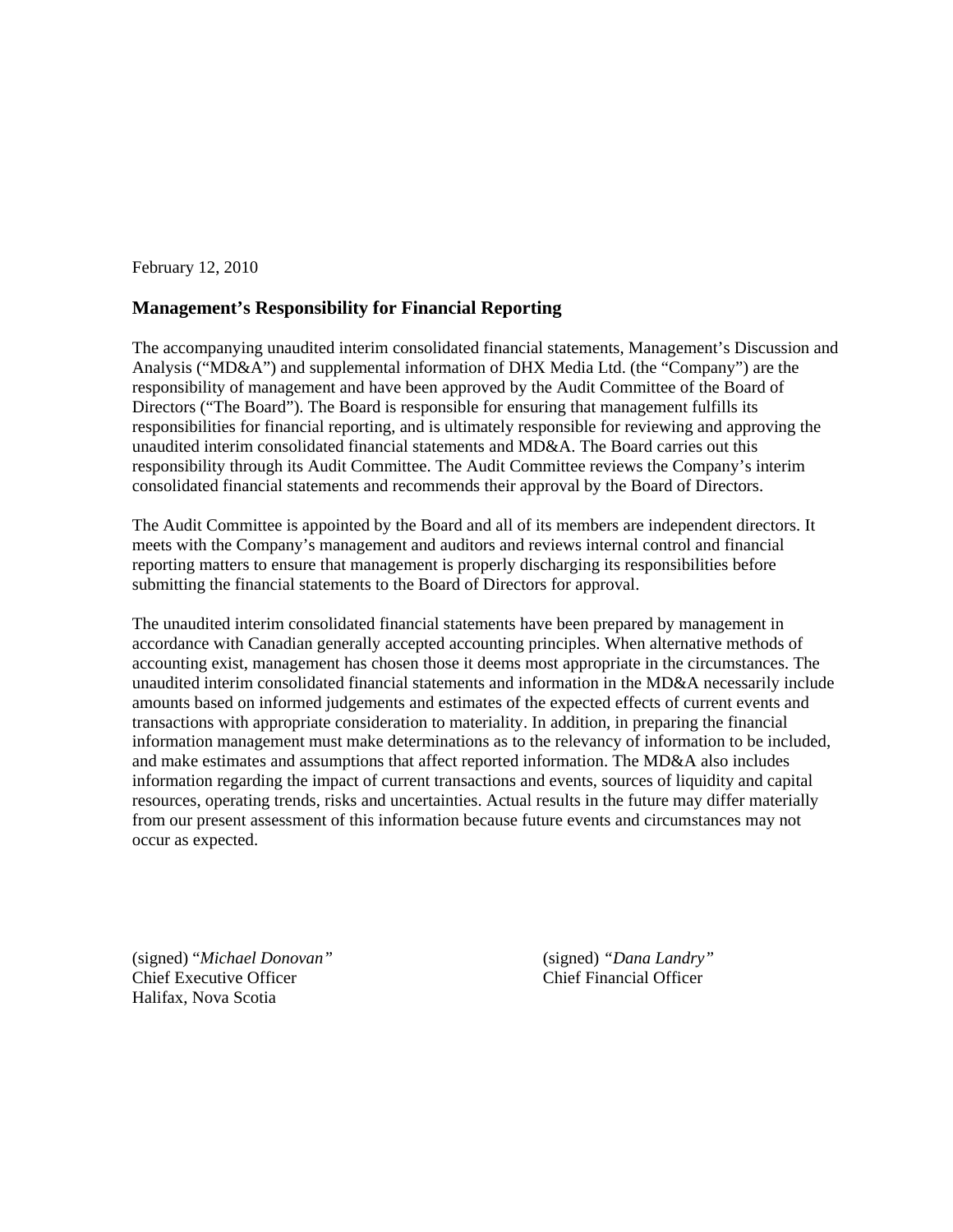# (expressed in thousands of Canadian dollars)

|                                                                                  | December 31,<br>2009<br>\$ | <b>June 30,</b><br>2009<br>\$ |
|----------------------------------------------------------------------------------|----------------------------|-------------------------------|
| <b>Assets</b>                                                                    |                            |                               |
| <b>Current assets</b>                                                            |                            |                               |
| Cash                                                                             | 12,463                     | 10,806                        |
| Short-term investments                                                           |                            | 272                           |
| Amounts receivable (note 4)                                                      | 60,118                     | 72,466                        |
| Prepaid expenses and deposits                                                    | 869                        | 429                           |
| Current portion of investment in film and television programs (note 5)           | 16,949                     | 19,979                        |
|                                                                                  | 90,399                     | 103,952                       |
| Investment in film and television programs (note 5)                              | 16,639                     | 15,848                        |
| Restricted cash                                                                  | 4                          | 8                             |
| Investment in production companies (note 6)                                      | 2,045                      | 2,472                         |
| Assets related to discontinued operations (note 7)                               | 6                          | 6                             |
| Property, plant, and equipment                                                   | 7,798                      | 8,243                         |
| Long-term investment                                                             | 2,042                      | 2,042                         |
| Intangible assets (note 8)                                                       | 4,602                      | 5,144                         |
| Goodwill (note 8)                                                                | 11,088                     | 11,088                        |
|                                                                                  | 134,623                    | 148,803                       |
| <b>Liabilities</b>                                                               |                            |                               |
| <b>Current liabilities</b>                                                       |                            |                               |
| Bank indebtedness (note 9)                                                       | 3,125                      | 2,750                         |
| Accounts payable and accrued liabilities                                         | 14,767                     | 15,476                        |
| Deferred revenue                                                                 | 8,675                      | 10,108                        |
| Liabilities related to discontinued operations (note 7)                          | 19                         | 19                            |
| Interim production financing (note 10)                                           | 42,304                     | 53,793                        |
| Current portion of long-term debt and obligations under capital leases (note 11) | 586                        | 635                           |
| Other liability (note 12)                                                        | 25                         | 675                           |
|                                                                                  | 69,501                     | 83,456                        |
| Long-term debt and obligations under capital leases (note 11)                    | 2,899                      | 3,164                         |
| Future income taxes                                                              | 1,294                      | 1,416                         |
| Non-controlling interest                                                         | 226                        | 217                           |
|                                                                                  | 73,920                     | 88,253                        |
| <b>Shareholders' Equity</b>                                                      |                            |                               |
| Share capital and contributed surplus (note 13)                                  | 62,078                     | 61,725                        |
| <b>Deficit</b>                                                                   | (1,375)                    | (1, 175)                      |
|                                                                                  | 60,703                     | 60,550                        |
|                                                                                  | 134,623                    | 148,803                       |

#### **Commitments (note 14)**

The accompanying notes form an integral part of these financial statements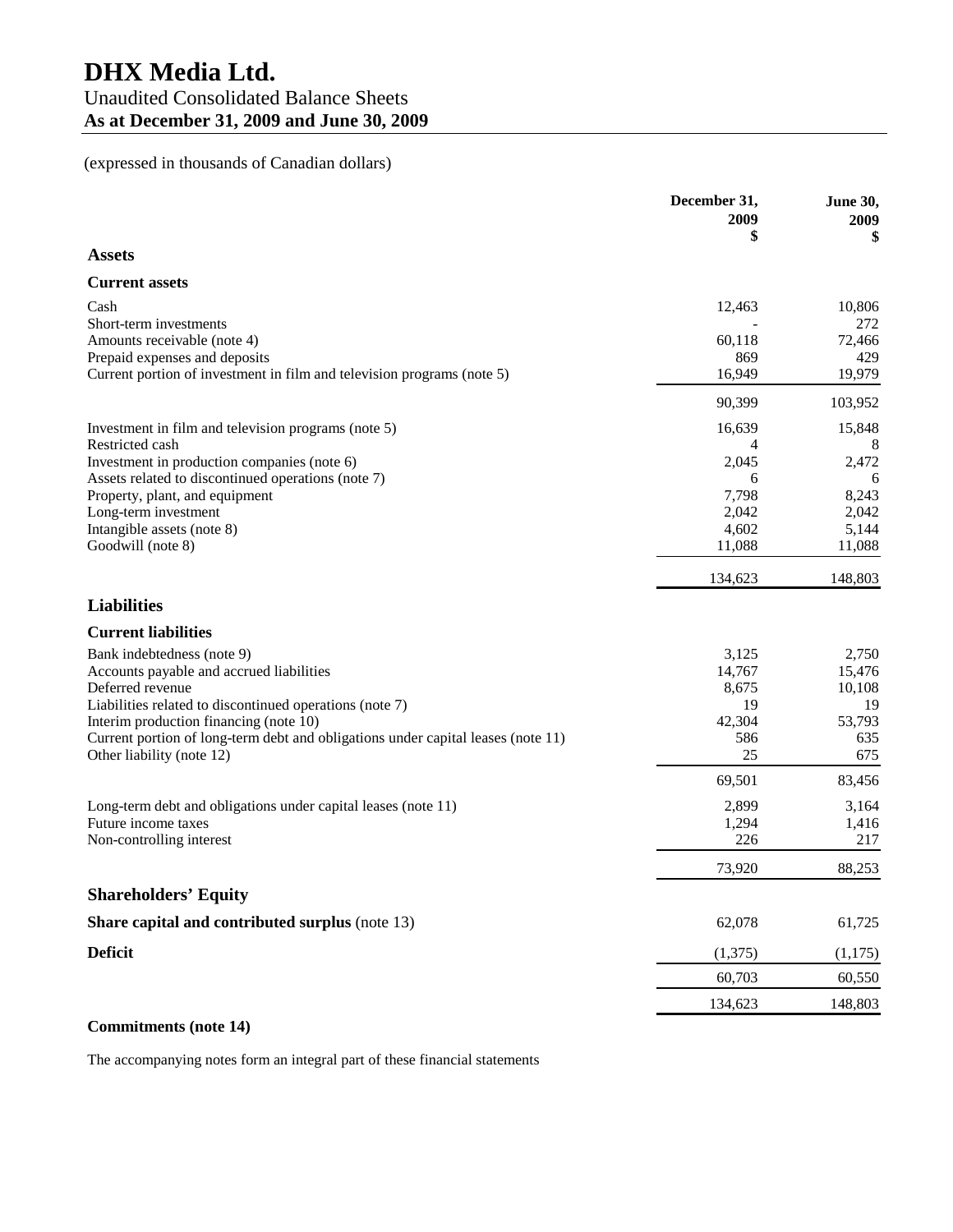# **DHX Media Ltd.**

Unaudited Consolidated Statements of Income (Loss) and Comprehensive Income (Loss) and Deficit

# **For the three-month and six-month periods ended December 31, 2009 and 2008**

(expressed in thousands of Canadian dollars, except for amounts per share)

|                                                                                                     | For the<br>three-month<br>period ended | For the<br>three-month<br>period ended | For the<br>six-month<br>period ended | For the<br>six-month<br>period ended |
|-----------------------------------------------------------------------------------------------------|----------------------------------------|----------------------------------------|--------------------------------------|--------------------------------------|
|                                                                                                     | December 31,<br>2009                   | December 31,<br>2008                   | December 31,<br>2009                 | December 31.<br>2008                 |
|                                                                                                     | \$                                     | \$                                     | \$                                   | \$                                   |
| <b>Revenues</b>                                                                                     | 9,427                                  | 21,514                                 | 22,375                               | 38,385                               |
| Direct production costs and amortization of film and<br>television produced                         | 5,598                                  | 14,781                                 | 13,885                               | 26,659                               |
|                                                                                                     | 3,829                                  | 6,733                                  | 8,490                                | 11,726                               |
| <b>Operating expenses</b>                                                                           |                                        |                                        |                                      |                                      |
| Amortization of acquired library<br>Impairment in value of certain investment in film and           | 174                                    | 47                                     | 461                                  | 188                                  |
| television programs                                                                                 | 75                                     |                                        | 234                                  |                                      |
| Development expenses                                                                                |                                        | 39                                     | 25                                   | 47                                   |
| Selling, general and administrative                                                                 | 3,280                                  | 3,924                                  | 6,732                                | 7,262                                |
|                                                                                                     | 3,529                                  | 4,010                                  | 7,452                                | 7,497                                |
| Income before the following                                                                         | 300                                    | 2,723                                  | 1,038                                | 4,229                                |
| Amortization of property, plant and equipment and intangibles                                       | 498                                    | 526                                    | 988                                  | 1,045                                |
| Costs associated with abandoned transactions                                                        |                                        | 1,144                                  |                                      | 1,144                                |
| Interest expense                                                                                    | 35                                     | 106                                    | 112                                  | 215                                  |
| Interest income                                                                                     | (4)<br>(29)                            | (5)<br>85                              | (10)<br>24                           | (17)<br>13                           |
| Loss (income) from strategic investments<br>Non-controlling interest                                | (15)                                   | 7                                      | 8                                    | 14                                   |
|                                                                                                     | (185)                                  | 860                                    | (84)                                 | 1,815                                |
| Income (loss) before income taxes                                                                   |                                        |                                        |                                      |                                      |
| Provision for (recovery of) income taxes                                                            |                                        |                                        |                                      |                                      |
| Large corporation taxes                                                                             | 15<br>201                              | 10<br>20                               | 30<br>208                            | 20                                   |
| Current income taxes                                                                                | (192)                                  | 215                                    | (122)                                | 20<br>550                            |
| Future income taxes                                                                                 | 24                                     | 245                                    | 116                                  | 590                                  |
|                                                                                                     |                                        |                                        |                                      |                                      |
| Net income (loss) and comprehensive income (loss) for<br>the periods before discontinued operations | (209)                                  | 615                                    | (200)                                | 1,225                                |
| Discontinued operations, net of income tax (note 7)                                                 |                                        | (943)                                  |                                      | (1,023)                              |
| Net income (loss) and comprehensive income (loss) for<br>the periods                                | (209)                                  | (328)                                  | (200)                                | 202                                  |
| <b>Deficit - Beginning of periods</b>                                                               | (1,166)                                | (1,020)                                | (1,175)                              | (1, 550)                             |
| Deficit – End of periods                                                                            | (1,375)                                | (1,348)                                | (1,375)                              | (1, 348)                             |
| Basic earnings (loss) before discontinued operations                                                |                                        |                                        |                                      |                                      |
| per common share (note 15)                                                                          | 0.00                                   | 0.01                                   | 0.00                                 | 0.03                                 |
| Diluted earnings (loss) before discontinued operations<br>per common share (note 15)                | 0.00                                   | 0.01                                   | 0.00                                 | 0.03                                 |
| Basic earnings (loss) per common share (note 15)                                                    | 0.00                                   | (0.01)                                 | 0.00                                 | 0.00                                 |
| Diluted earnings (loss) per common share (note 15)                                                  | 0.00                                   | (0.01)                                 | 0.00                                 | 0.00                                 |

The accompanying notes form an integral part of these financial statements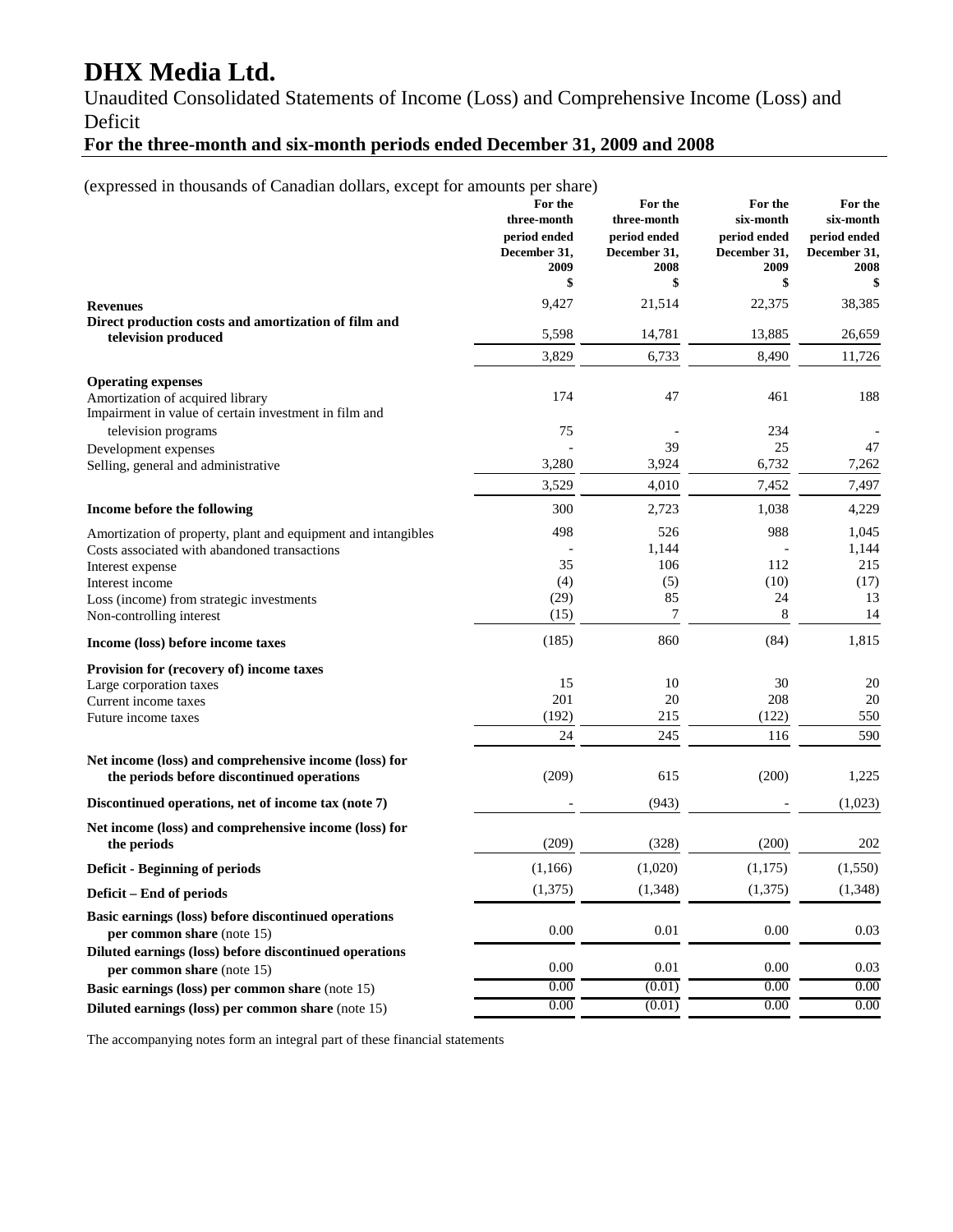# **DHX Media Ltd.**

# Unaudited Consolidated Statements of Cash Flows **For the three-month and six-month periods ended December 31, 2009 and 2008**

# (expressed in thousands of Canadian dollars)

|                                                                             | For the<br>three-month<br>period ended<br>December 31,<br>2009 | For the<br>three-month<br>period ended<br>December 31,<br>2008 | For the<br>six-month<br>period ended<br>December 31,<br>2009 | For the<br>six-month<br>period ended<br>December 31.<br>2008 |
|-----------------------------------------------------------------------------|----------------------------------------------------------------|----------------------------------------------------------------|--------------------------------------------------------------|--------------------------------------------------------------|
| Cash provided by (used in)                                                  | \$                                                             | \$                                                             | \$                                                           | \$                                                           |
| <b>Operating activities</b>                                                 |                                                                |                                                                |                                                              |                                                              |
| Net income (loss) for the periods                                           | (209)                                                          | (328)                                                          | (200)                                                        | 202                                                          |
| Discontinued operations, net of income tax                                  |                                                                | 943                                                            |                                                              | 1,023                                                        |
| Charges (credits) to income not involving cash                              |                                                                |                                                                |                                                              |                                                              |
| Amortization of film and television programs                                | 4,394                                                          | 14,790                                                         | 10,784                                                       | 26,019                                                       |
| Amortization of acquired library                                            | 174                                                            | 47                                                             | 461                                                          | 188                                                          |
| Amortization of property, plant, and equipment                              | 227                                                            | 199                                                            | 446                                                          | 390                                                          |
| Amortization of intangible assets                                           | 271                                                            | 327                                                            | 542                                                          | 655                                                          |
| Impairment in value of certain investment in film and television programs   | 75                                                             |                                                                | 234                                                          |                                                              |
| Unrealized loss (gain) on short-term investments                            |                                                                | 150                                                            |                                                              | 101                                                          |
| Loss (gain) on disposal of short-term investments                           | (12)                                                           | (59)                                                           | 44                                                           | (75)                                                         |
| Stock-based compensation                                                    | 162                                                            | 204                                                            | 463                                                          | 394                                                          |
| Interest on promissory notes                                                | $\overline{c}$<br>(15)                                         | $\overline{4}$<br>$\overline{7}$                               | 5<br>8                                                       | $\overline{7}$<br>15                                         |
| Non-controlling interest<br>Provision for (recovery of) future income taxes | (192)                                                          | 215                                                            | (122)                                                        | 550                                                          |
|                                                                             | 4,877                                                          | 16,499                                                         | 12,665                                                       | 29,469                                                       |
| Investment in film and television programs                                  | (7,173)                                                        | (5,741)                                                        | (9,240)                                                      | (16,062)                                                     |
| Net change in non-cash working capital related to operations (note 16)      | 8,015                                                          | (11, 781)                                                      | 9,772                                                        | (21, 293)                                                    |
|                                                                             |                                                                |                                                                |                                                              |                                                              |
| Cash provided by (used in) operating activities - continuing operations     | 5,719                                                          | (1,023)                                                        | 13,197                                                       | (7, 886)                                                     |
| Cash used in operating activities - discontinued operations                 |                                                                | (173)                                                          |                                                              | (243)                                                        |
| Cash provided by (used in) operating activities                             | 5,719                                                          | (1, 196)                                                       | 13,197                                                       | (8,129)                                                      |
| <b>Financing activities</b>                                                 |                                                                |                                                                |                                                              |                                                              |
| Proceeds from repayment of employee share purchase loan                     | 1                                                              |                                                                | 1                                                            |                                                              |
| Common shares repurchased and cancelled                                     | (1)                                                            |                                                                | (116)                                                        |                                                              |
| Proceeds from (repayment of) bank indebtedness                              | (30)                                                           | 360                                                            | 375                                                          | 455                                                          |
| Proceeds from (repayment of) interim production financing                   | (5,126)                                                        | 7,380                                                          | (11, 489)                                                    | 13,332                                                       |
| Proceeds from long-term debt                                                |                                                                | 267                                                            |                                                              | 275                                                          |
| Repayment of long-term debt                                                 | (158)                                                          | (318)                                                          | (314)                                                        | (494)                                                        |
| Repayment of other liability                                                |                                                                | (175)                                                          | (650)                                                        | (175)                                                        |
| Cash from (used in) financing activities - continuing operations            | (5,314)                                                        | 7,514                                                          | (12, 193)                                                    | 13,393                                                       |
| Cash used in financing activities - discontinued operations                 | $\overline{\phantom{a}}$                                       | (5)                                                            |                                                              | (10)                                                         |
| Cash from (used in) financing activities                                    | (5,314)                                                        | 7,509                                                          | (12, 193)                                                    | 13,383                                                       |
| <b>Investing activities</b>                                                 |                                                                |                                                                |                                                              |                                                              |
| Business acquisitions                                                       |                                                                |                                                                |                                                              | (843)                                                        |
| Acquisitions of short-term investments                                      |                                                                |                                                                |                                                              | (84)                                                         |
| Proceeds on disposal of short-term investments                              | 84                                                             | 127                                                            | 228                                                          | 291                                                          |
| Disposal (acquisition) of property, plant, and equipment                    | 45                                                             | (506)                                                          | (2)                                                          | (542)                                                        |
| Net cash advances from (to) investees                                       | 509                                                            | (800)                                                          | 427                                                          | (949)                                                        |
| Cash from (used in) investing activities                                    | 638                                                            | (1,179)                                                        | 653                                                          | (2,127)                                                      |
| Net change in cash during the periods                                       | 1,043                                                          | 5,134                                                          | 1,657                                                        | 3,127                                                        |
| Cash – Beginning of periods                                                 | 11,420                                                         | 6,819                                                          | 10,806                                                       | 8,826                                                        |
| Cash – End of periods                                                       | 12,463                                                         | 11,953                                                         | 12,463                                                       | 11,953                                                       |

The accompanying notes form an integral part of these financial statements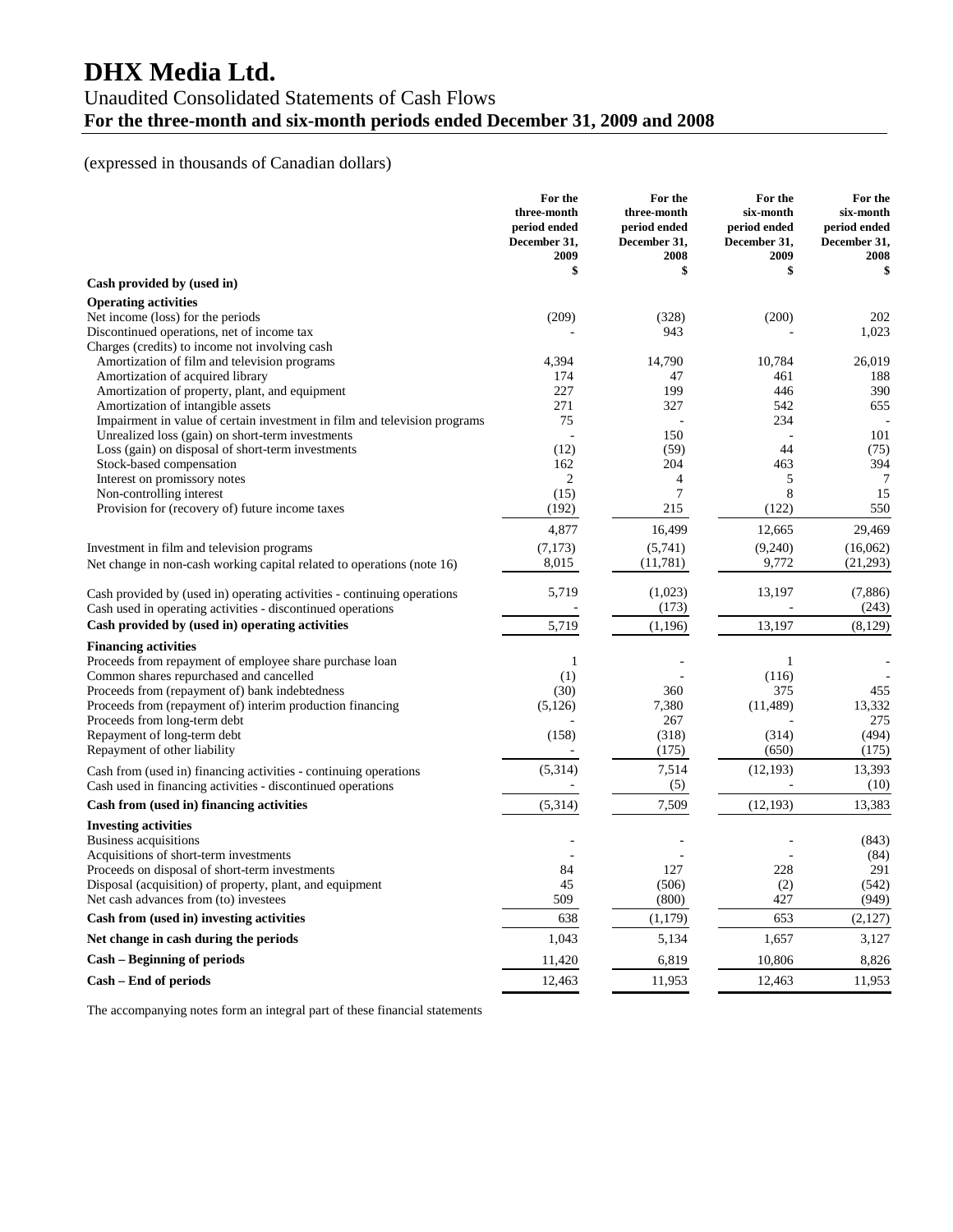(expressed in thousands of Canadian dollars, except for shares and amounts per share)

## **1 Nature of the business and significant accounting policies**

DHX Media Ltd. (the "Company") is a public company whose common shares are traded on the Toronto Stock Exchange (TSX), admitted on May 19, 2006 (symbol DHX). The Company, incorporated on February 12, 2004 under the laws of the Province of Nova Scotia, Canada, and continued on April 25, 2006 under the Canada Business Corporation Act, develops, produces and distributes films and television programs for the domestic and international markets. The address of the head office is 1478 Queen Street, Halifax, Nova Scotia, Canada, B3J 2H7.

### **Basis of presentation**

The accompanying unaudited interim financial statements have been prepared in accordance with the requirements of the Canadian Institute of Chartered Accountants ("CICA") Handbook Section 1751 "Interim Financial Statements." Accordingly, certain information and note disclosure normally included in annual financial statements prepared in accordance with Canadian generally accepted accounting principles have been omitted or condensed. In the opinion of management, these statements include all adjustments, consisting of normal accruals, considered necessary by management to present a fair statement of the results of operations, financial position and cash flows. Except as indicated in note 2, these unaudited interim financial statements were prepared using the same accounting principles as were used for the consolidated financial statements for the year ended June 30, 2009 and should be read in conjunction with the financial statements of the Company for the year ended June 30, 2009, as set out in the 2009 Annual Financial Statements, available at www.sedar.com.

## **2 Changes in accounting policies and future accounting standard changes**

### **a) Goodwill and intangible assets and financial instruments**

### *Goodwill and Intangible Assets*

On July 1, 2009, the Company adopted CICA Handbook Section 3064, "*Goodwill and Intangible Assets"* replacing Section 3062 "*Goodwill and Other Intangible Assets*" and Section 3450 "*Research and Development Costs*". The section establishes revised standards for recognition, measurement, presentation and disclosure of goodwill and intangible assets. The provisions relating to the definition and initial recognition of intangible assets, including internally generated intangible assets, are aligned with International Accounting Standard ("IAS") 38, "*Intangible Assets".* Recommended disclosures from this section have been included in note 8 to these financial statements. The adoption of this section has no impact on the Company's consolidated financial position of results of operation.

### *Financial Instruments*

In June 2009, the AcSB issued amendments to Section 3862, "Financial Instruments – Disclosures", to require enhanced disclosures about the relative reliability of the data, or "inputs", that an entity uses in measuring the fair values of its financial instruments. The new requirements are effective for annual financial statements for fiscal years ending after September 30, 2009. The additional disclosures will be included in the Company's annual financial statements for the year ending June 30, 2010.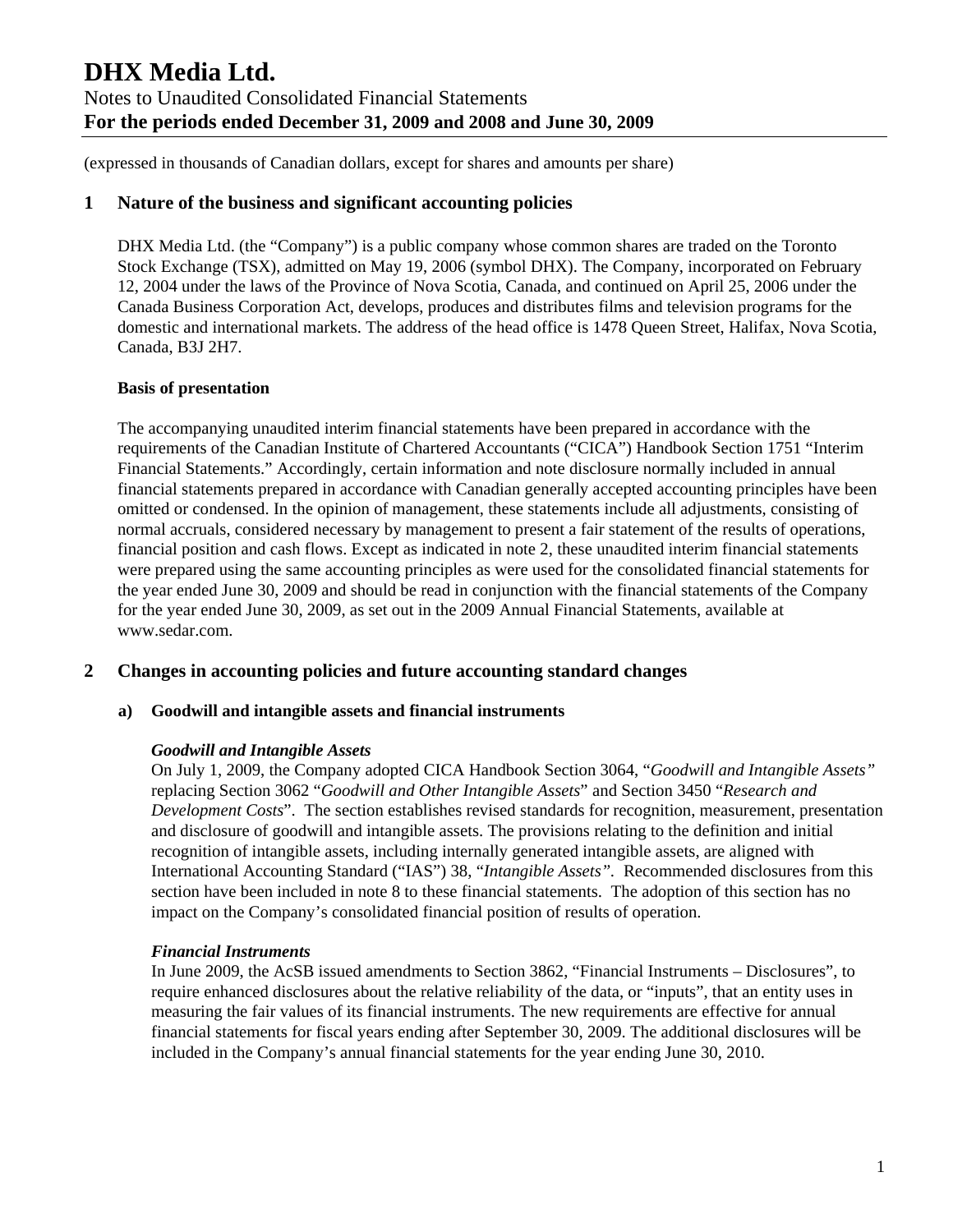### **2 Changes in accounting policies and future accounting standard changes** (continued)

The following is an overview of accounting standards that the Company will be required to adopt in future years:

### **b) Future accounting standard changes**

In January 2006, the Canadian Accounting Standards Board ("AcSB") announced its decision to replace Canadian GAAP with International Financial Reporting Standards ("IFRS"). On February 13, 2008, the AcSB confirmed January 1, 2011 as the mandatory changeover date to IFRS for all Canadian publicly accountable enterprises. This means that the Company will be required to prepare IFRS financial statements for the interim periods and fiscal year ends beginning in 2011.

While IFRS is based on a conceptual framework similar to Canadian GAAP, there are significant differences. The Company will commence reporting under the new standards on July 1, 2011. The Company is currently assessing the impact of IFRS on the Company, its information systems and its financial statements.

The CICA issued the following new accounting standards: Section 1582, "*Business Combinations"*, Section 1601, "*Consolidated Financial Statements"*, and Section 1602, "*Non-controlling Interests".* Sections 1582, 1601, and 1602 are effective for fiscal years beginning on or after January 1, 2011 and, accordingly, the Company is adopting them on July 1, 2011.

### *Business Combinations, Consolidated Financial Statements and Non-controlling Interests*

In January 2009, the CICA issued Section 1582, "Business Combinations", Section 1601, "Consolidated Financial Statements", and Section 1602, "Non-controlling Interests" which replace Section 1581, "Business Combinations" and Section 1600, "Consolidated Financial Statements". Section 1582 establishes standards for the accounting for business combinations that is equivalent to the business combination accounting standard under IFRS". Section 1582 is applicable for business combinations for which the acquisition date is on or after the beginning of the first annual reporting period beginning on or after January 1, 2011. Early adoption of this section is permitted. Section 1601 together with Section 1602 establishes standards for the preparation of consolidated financial statements. Section 1601 is applicable for the entity's interim and annual consolidated financial statements for fiscal years beginning on or after January 1, 2011. Early adoption of this section is permitted. If the Company chooses to early adopt any one of these sections, the other two sections must also be adopted at the same time.

The Company is in the process of evaluating the impact of disclosure, presentation and measurement of these new standards.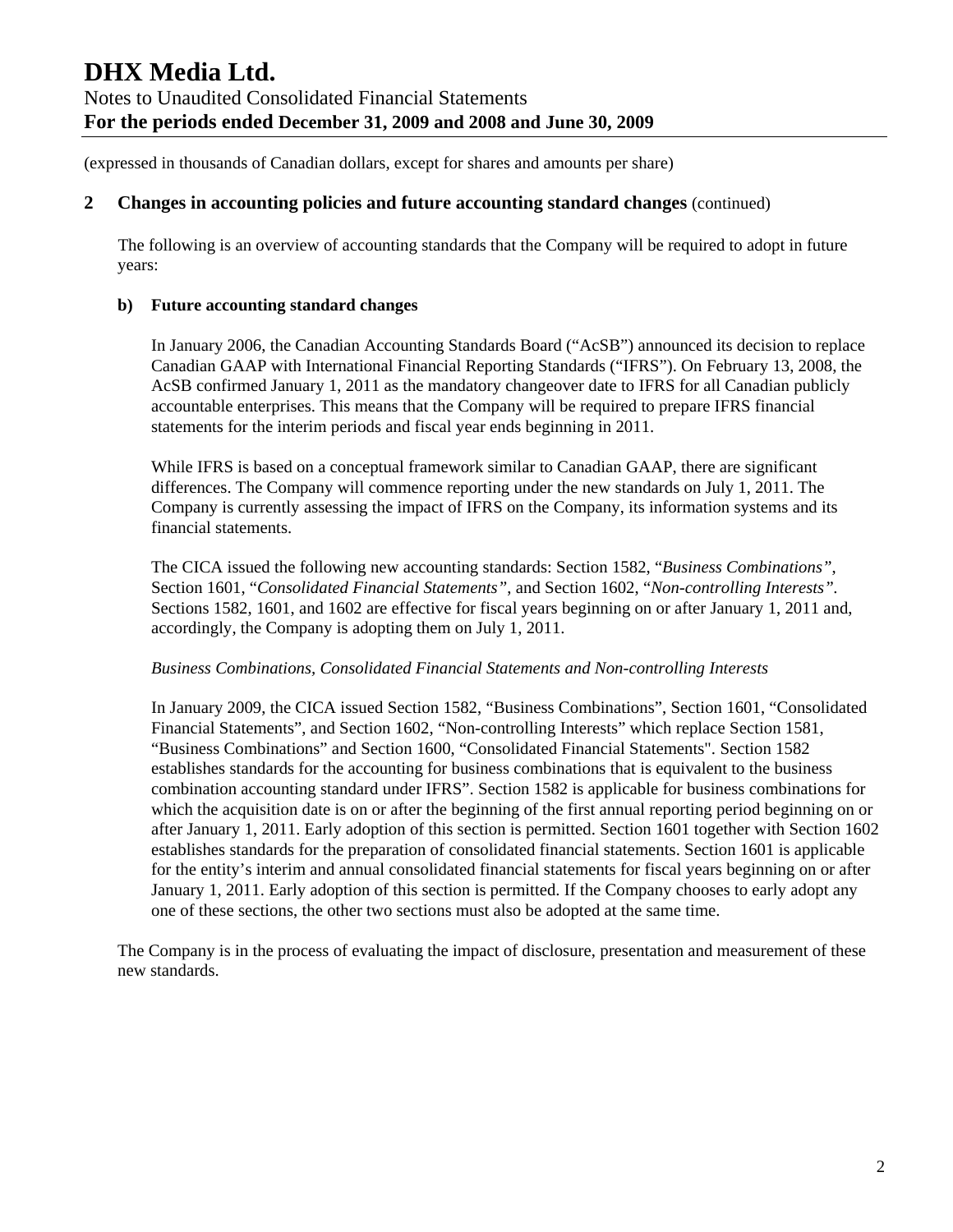### **3 Acquisitions and long-term investment**

- (a) On July 20, 2008 ("imX Effective Date"), the Company acquired all the outstanding shares in imX Communications Inc. ("imX Communications" or "imX"), for consideration as follows:
	- Cash consideration and transaction costs of \$904, (\$855 and \$49 respectively) on the imX Effective Date; and
	- 118,216 shares of the Company valued at \$175.

The acquisition was accounted for using the purchase method. As such the results of operations reflect revenue and expenses of the assets of imX from the imX Effective Date. The purchase price has been allocated to the assets acquired and liabilities assumed based on their estimated fair value as follows:

| <b>Assets acquired</b>                     |       |
|--------------------------------------------|-------|
| Cash                                       | 30    |
| Accounts receivable                        |       |
| Investment in film and television programs | 172   |
| Future income taxes                        | 940   |
| Goodwill                                   | 73    |
|                                            | 1,217 |
| Less: liabilities assumed                  |       |
| Accounts payable and accrued liabilities   | 138   |
|                                            |       |

Of the consideration paid for imX, \$75, through the issue of 50,664 common shares of the Company was paid to a former shareholder of imX who is also a director and shareholder of the Company.

During the six-month period ended December 31, 2009, the Company finalized the purchase price allocation upon completion of its review of certain working capital balances.

(b) On November 22, 2007 the Company completed a strategic investment in privately-held Tribal Nova Inc. ("Tribal Nova") by acquiring a minority interest in the company for consideration of \$2,042, including transaction costs of \$42. The Company has accounted for the investment using the cost method.

During the year ended June 30, 2009, Tribal Nova entered into an agreement to issue new Class B preferred shares at a value of \$3,000 to venture capital firms. As part of the transaction, the Company's investment in Tribal Nova was converted from common shares to 2,014,898 Class A preferred shares. These shares are non-redeemable, voting and are currently exchangeable for 2,014,898 Class A common shares.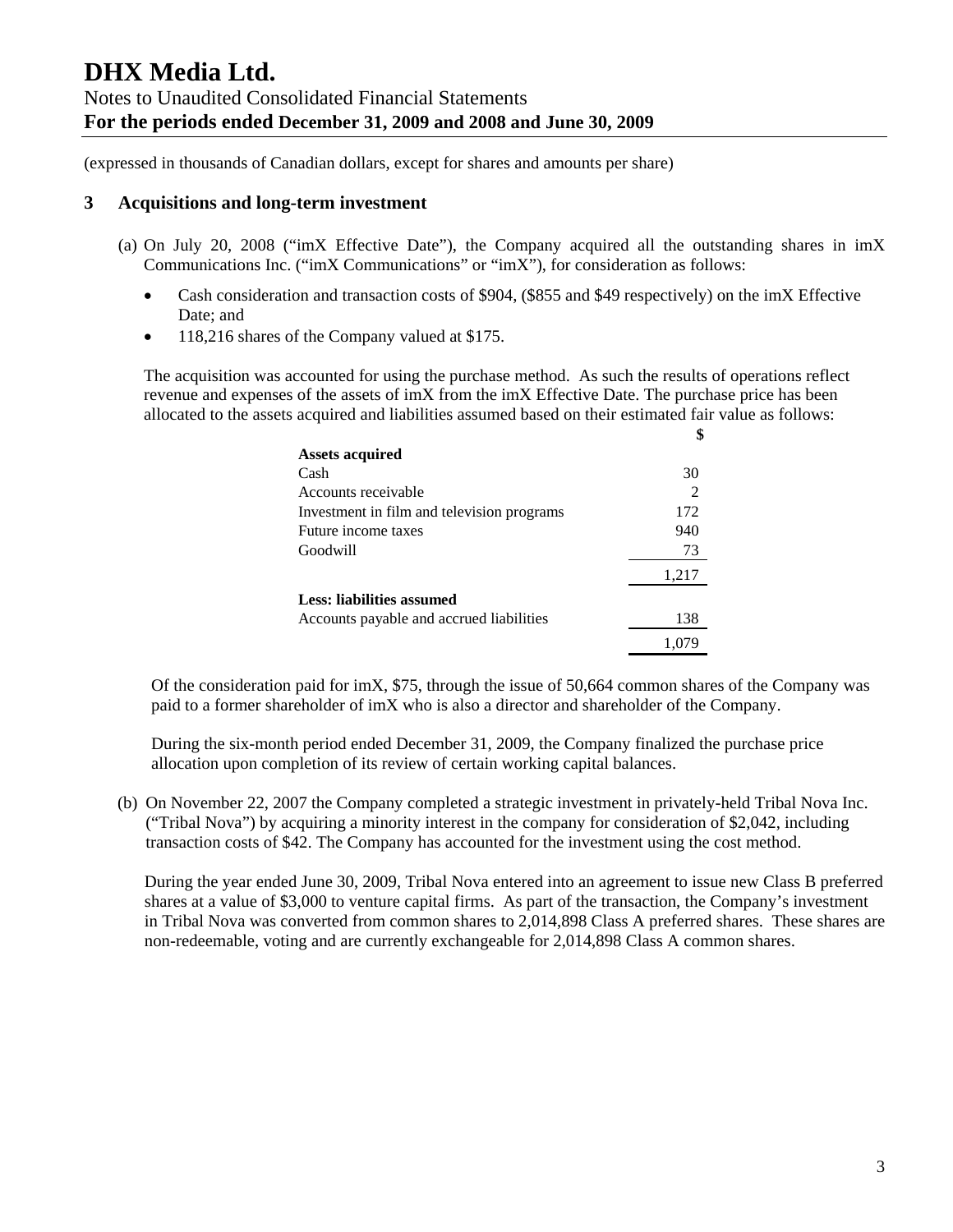(expressed in thousands of Canadian dollars, except for shares and amounts per share)

#### **3 Acquisitions and long-term investment** (continued)

- (c) On December 4, 2007 ("Studio B Effective Date"), the Company acquired all the outstanding shares in Studio B Productions Inc. ("Studio B"), for the consideration ("Studio B Consideration") as follows:
	- Cash consideration of \$8,500 and transaction costs of \$36; and
	- 1,500,000 common shares of the company accrued at a value of \$879.

The acquisition was accounted for using the purchase method. As such the results of operations reflect revenue and expenses of the assets of Studio B from the Studio B Effective Date. The purchase price has been allocated to the assets acquired (including all identifiable intangible assets arising from the purchase) and liabilities assumed based on their estimated fair value at the date of acquisition as follows:

|                                                     | \$     |
|-----------------------------------------------------|--------|
| <b>Assets acquired</b>                              |        |
| Cash                                                | 497    |
| Amounts receivable                                  | 10,494 |
| Investment in production companies                  | 130    |
| Prepaids and deposits                               | 10     |
| Investment in film and television programs          | 4,147  |
| Property, plant and equipment                       | 1,006  |
| Intangible assets                                   | 4,898  |
| Goodwill                                            | 3,858  |
|                                                     |        |
|                                                     | 25,040 |
| Less: liabilities assumed                           |        |
| Bank indebtedness                                   | 297    |
| Accounts payable and accrued liabilities            | 2,742  |
| Deferred revenue                                    | 307    |
| Interim production financing                        | 10,760 |
| Long-term debt and obligations under capital leases | 913    |
| Future income taxes                                 | 606    |
|                                                     |        |
|                                                     | 15,625 |
|                                                     | 9,415  |

- (d) On March 20, 2008 ("Bulldog Effective Date"), the Company acquired all the outstanding shares in Bulldog Interactive Fitness Inc. ("Bulldog Interactive" or "Bulldog"), for the consideration as follows:
	- Cash payment of \$625 on the Bulldog Effective Date and transactions costs of \$7; and
	- 99,333 common shares of the Company valued at \$150.

In December 2008, the Company decided to abandon operations of Bulldog. As such, as at December 31, 2009 and June 30, 2009 the assets and liabilities have been recorded at fair value and the results of Bulldog operations from the Bulldog Effective Date have been retroactively restated and have been shown separately as discontinued operations, net of income taxes in these financial statements (note 7).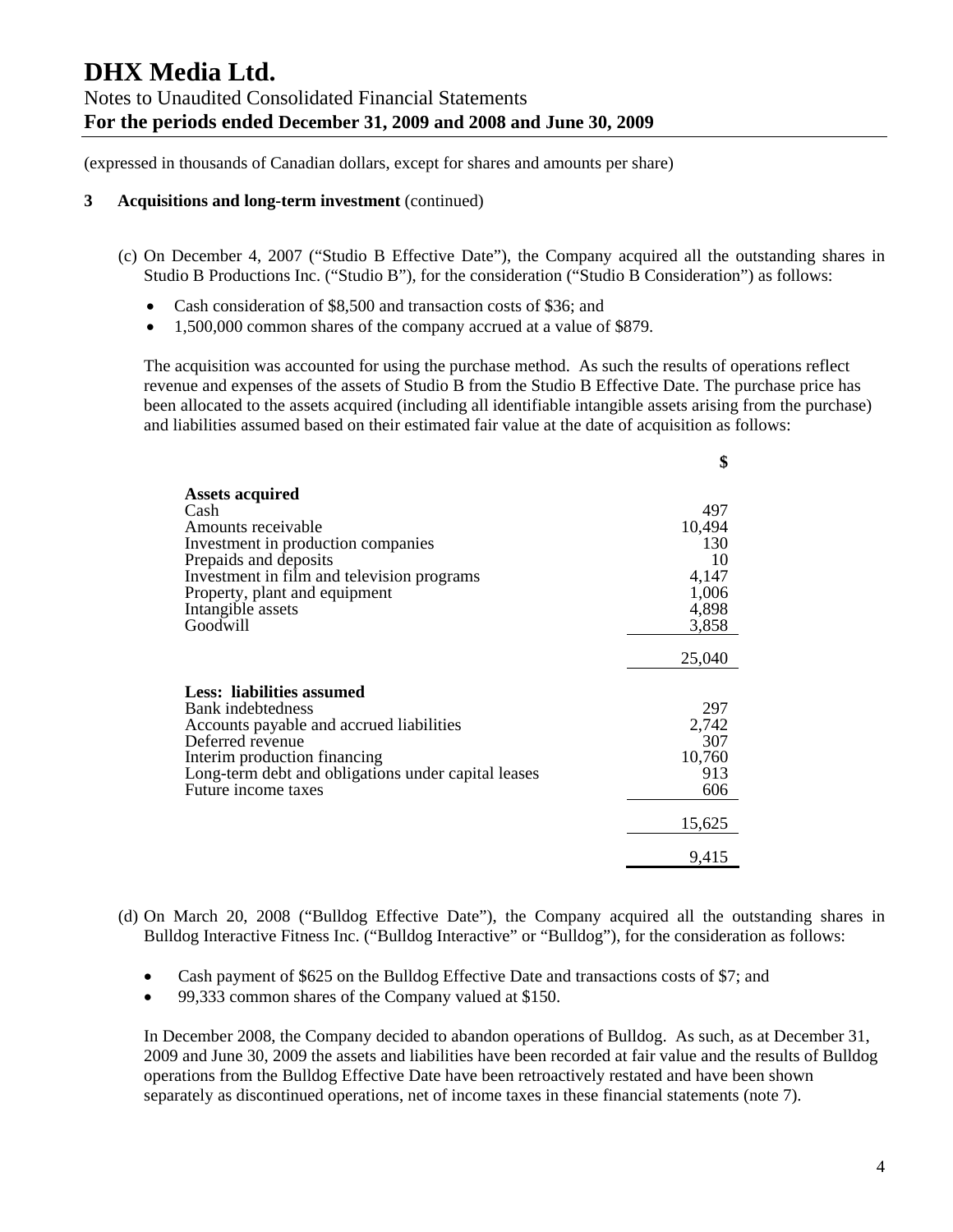(expressed in thousands of Canadian dollars, except for shares and amounts per share)

### **4 Amounts receivable**

|                                                                         | December 31,<br>2009<br>S | <b>June 30,</b><br>2009<br>\$ |
|-------------------------------------------------------------------------|---------------------------|-------------------------------|
| Trade                                                                   | 17,947                    | 22,223                        |
| Goods and services taxes recoverable                                    | 606                       | 1,649                         |
| Federal and provincial film tax credits and other government assistance | 41,565                    | 48,594                        |
|                                                                         | 60,118                    | 72,466                        |

# **5 Investment in film and television programs**

|                                                                    | December 31,<br>2009<br>\$ | <b>June 30,</b><br>2009<br>\$ |
|--------------------------------------------------------------------|----------------------------|-------------------------------|
| <b>Development costs</b>                                           | 2,379                      | 1,817                         |
| Theatrical and non-theatrical productions in progress              |                            |                               |
| Cost, net of government and third party assistance and third party |                            |                               |
| participation                                                      | 11,227                     | 16,337                        |
| Acquired library – theatrical and non-theatrical                   |                            |                               |
| Cost                                                               | 5,860                      | 5,860                         |
| Accumulated amortization                                           | (3,406)                    | (2,945)                       |
|                                                                    | 2,454                      | 2,915                         |
| Non-theatrical productions completed and released                  |                            |                               |
| Cost, net of government and third party assistance and third party |                            |                               |
| participation                                                      | 132,190                    | 118,402                       |
| Accumulated amortization                                           | (111, 152)                 | (100, 368)                    |
| Accumulated impairment in value of certain investment in film and  |                            |                               |
| television programs                                                | (3,510)                    | (3,276)                       |
|                                                                    | 17,528                     | 14,758                        |
|                                                                    | 33,588                     | 35,827                        |
| Less: Current portion                                              | (16,949)                   | (19,979)                      |
|                                                                    | 16,639                     | 15,848                        |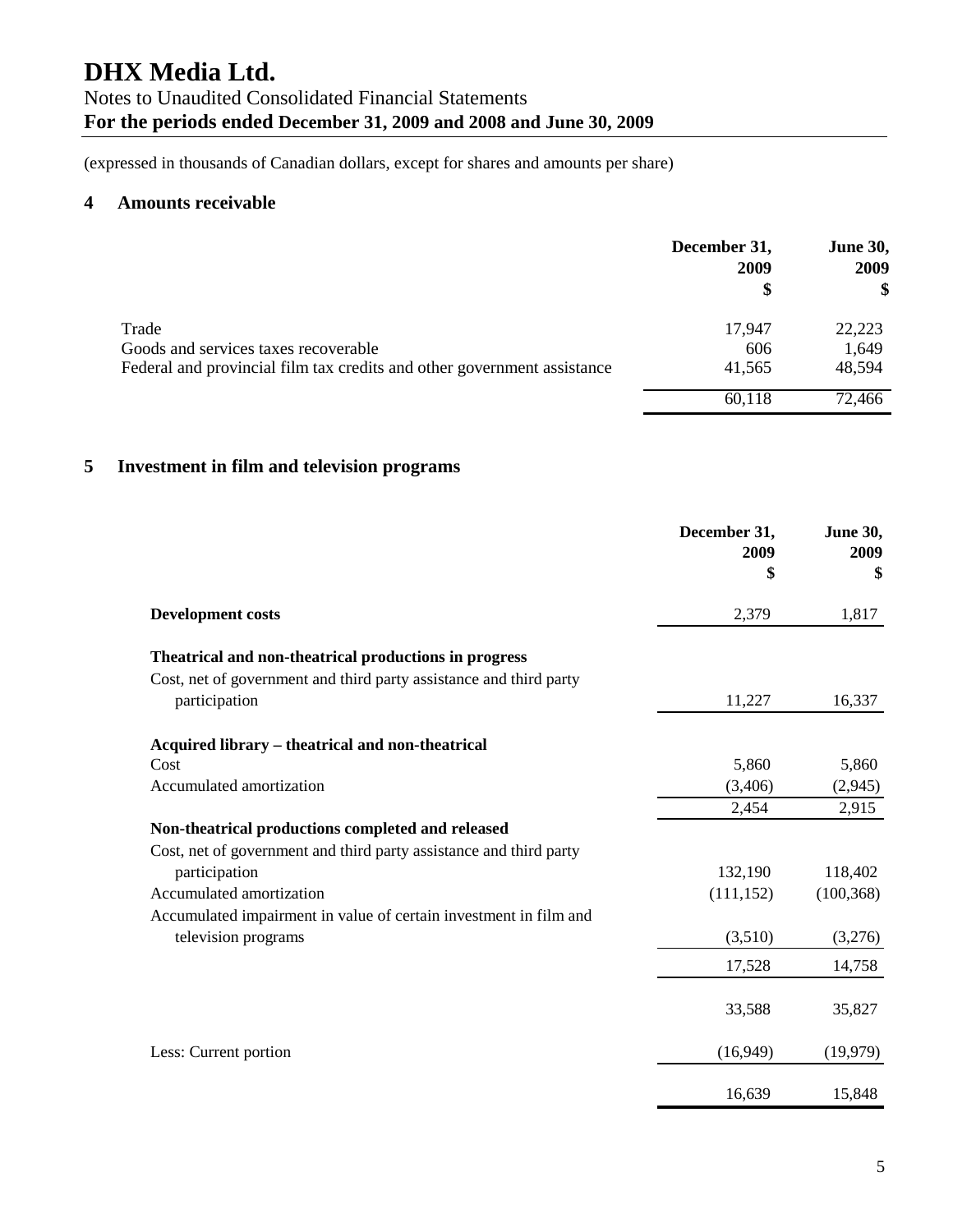(expressed in thousands of Canadian dollars, except for shares and amounts per share)

### **5 Investment in film and television programs** (continued)

The Company expects that 42% of the costs related to theatrical and non-theatrical productions completed and released will be amortized during the year ending June 30, 2010. The Company expects that 71% of the costs related to theatrical and non-theatrical productions completed and released will be amortized during the threeyear period ending June 30, 2012. The Company expects that over 86% of the costs related to productions completed will be amortized by June 30, 2014.

The Company has estimated the current portion of investment in film and television programs by reference to production delivery schedules, expected revenues in the next twelve months and the related amortization on a production-by-production basis. These estimates are subject to change as ultimate revenues may differ from estimates. No portion of development costs or acquired library has been reflected as current.

During the three and six-month periods ended December 31, 2009, interest of \$350 and \$788 respectively (three and six-month periods ended December 31, 2008 - \$564 and \$1,159) has been capitalized to investment in film and television programs.

## **6 Investment in production companies**

Investment in production companies represents the Company's investment in investee companies which it accounts for using the equity method.

|                                                                     | December 31,<br>2009 | <b>June 30,</b><br>2009 |
|---------------------------------------------------------------------|----------------------|-------------------------|
| The continuity of investment in production companies is as follows: |                      |                         |
| Opening balance                                                     | 2.472                | 1,235                   |
| Net cash advances to (from) investees                               | (427)                | 1,237                   |
|                                                                     | 2,045                | 2.472                   |

The net cash advances to investees are non-interest bearing and have no set terms of repayment.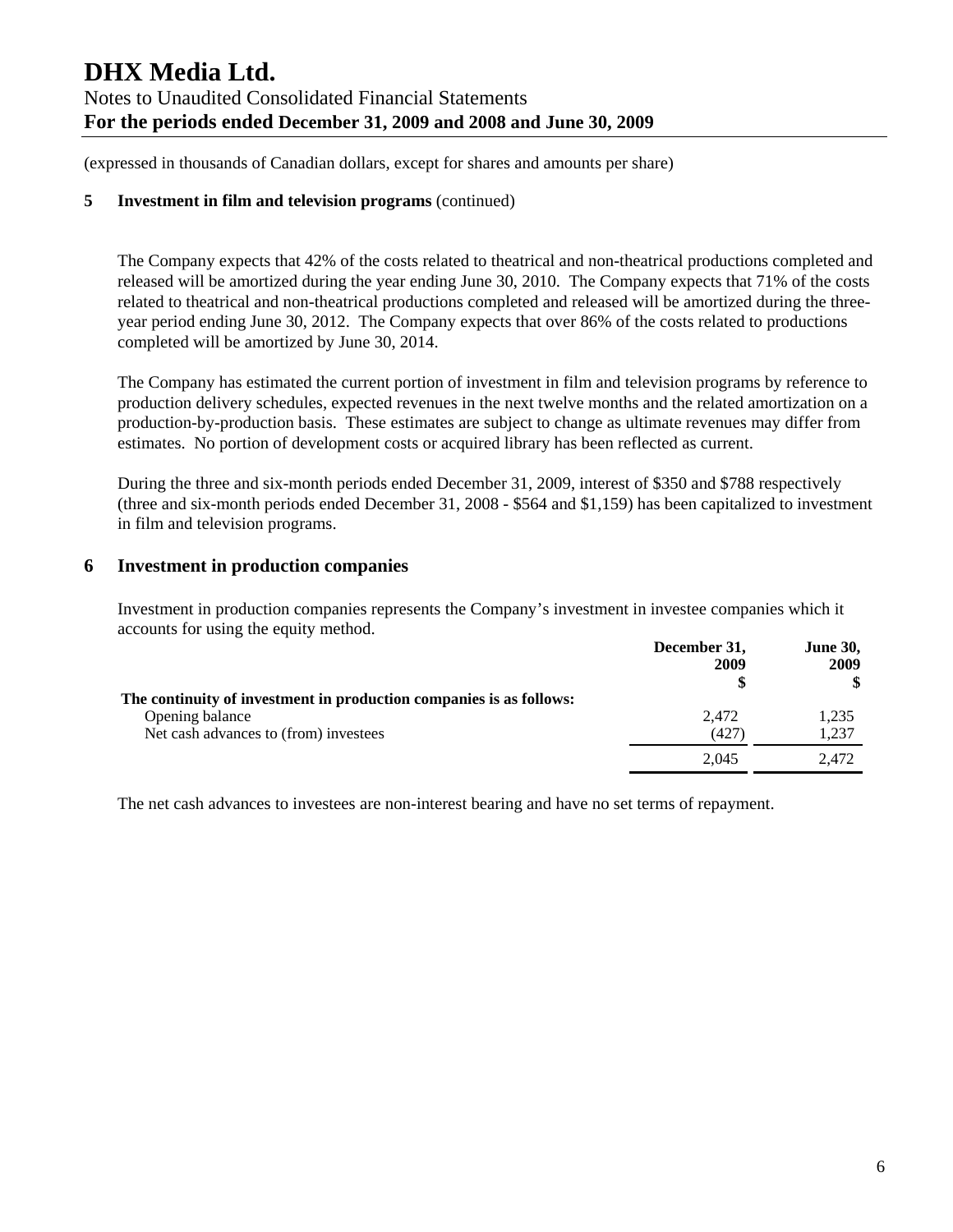# **7 Discontinued operations**

In December 2008, the Company decided to abandon the operations of Bulldog Interactive (the "Discontinued Business") due to a slow down in franchisee opportunities as a result of the global economic recession. Selected financial information for the Discontinued Business is as follows:

|                                                     | Three-month<br>period ended<br>December 31,<br>2009 | Three-month<br>period ended<br>December 31,<br>2008 | Six-month<br>period ended<br>December 31,<br>2009 | Six-month<br>period ended<br>December 31,<br>2008 |
|-----------------------------------------------------|-----------------------------------------------------|-----------------------------------------------------|---------------------------------------------------|---------------------------------------------------|
| Revenue                                             |                                                     | 18                                                  |                                                   | 140                                               |
| Direct loss                                         |                                                     | (162)                                               |                                                   | (287)                                             |
| Writedown to fair value                             |                                                     | 946                                                 |                                                   | 946                                               |
| Recovery of income taxes                            |                                                     | (165)                                               |                                                   | (210)                                             |
| Loss from discontinued operations                   |                                                     | (943)                                               |                                                   | (1,023)                                           |
|                                                     |                                                     |                                                     | December 31,<br>2009<br>\$                        | <b>June 30,</b><br>2009<br>\$                     |
| <b>Total assets</b> (property, plant and equipment) |                                                     |                                                     | 6                                                 | 6                                                 |
| Bank indebtedness                                   |                                                     |                                                     | 1                                                 |                                                   |
| Accounts payable and accrued liabilities            |                                                     |                                                     | 12                                                | 12                                                |
| Long-term debt                                      |                                                     |                                                     | 6                                                 | 6                                                 |
| <b>Total liabilities</b>                            |                                                     |                                                     | 19                                                | 19                                                |

## **8 Intangible assets and goodwill**

### **Intangible assets**

|                                         |           |                             | December 31,<br>2009 |
|-----------------------------------------|-----------|-----------------------------|----------------------|
|                                         | Cost<br>Φ | Accumulated<br>amortization | <b>Net</b>           |
| Production backlog                      | 1,033     | 761                         | 272                  |
| Broadcaster relationships               | 4,417     | 1,521                       | 2,896                |
| Customer and distribution relationships | 546       | <b>200</b>                  | 346                  |
| Non-compete contracts and brand         | 1,788     | 931                         | 857                  |
| Production software                     | 394       | 163                         | 231                  |
|                                         | 8,178     | 3,576                       | 4,602                |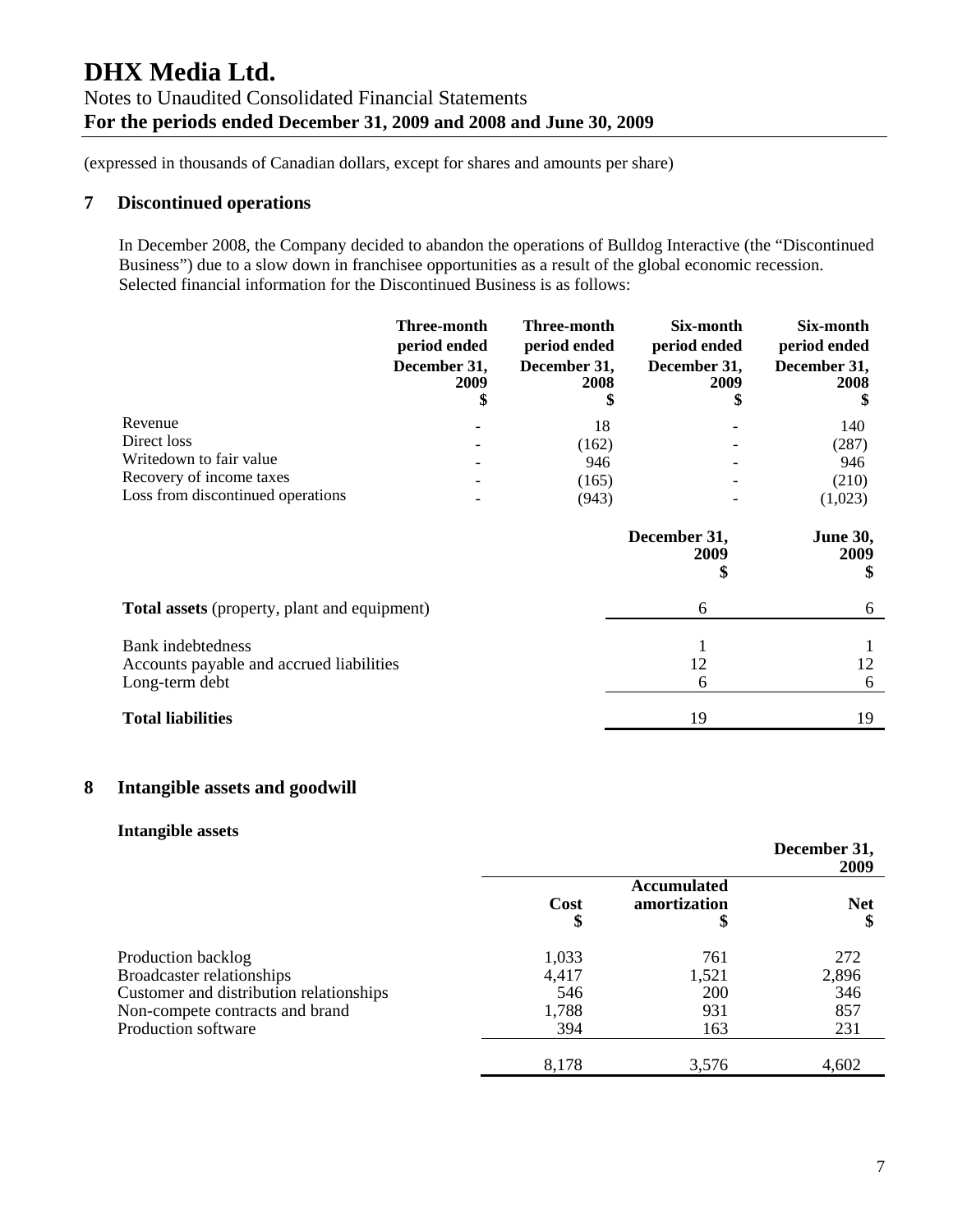(expressed in thousands of Canadian dollars, except for shares and amounts per share)

### **8 Intangible assets and goodwill** (continued)

### **Intangible assets** (continued)

|                                                                                                                                                      |                                       |                                         | <b>June 30,</b><br>2009           |
|------------------------------------------------------------------------------------------------------------------------------------------------------|---------------------------------------|-----------------------------------------|-----------------------------------|
|                                                                                                                                                      | Cost<br>\$                            | <b>Accumulated</b><br>amortization<br>Φ | <b>Net</b><br>\$                  |
| Production backlog<br>Broadcaster relationships<br>Customer and distribution relationships<br>Non-compete contracts and brand<br>Production software | 1,033<br>4,417<br>546<br>1,788<br>394 | 613<br>1,257<br>172<br>869<br>123       | 420<br>3,160<br>374<br>919<br>271 |
|                                                                                                                                                      | 8,178                                 | 3,034                                   | 5,144                             |

The continuity of intangible assets is as follows:

|                     | <b>Six-months</b><br>ended<br>December 31,<br>2009<br>\$ | <b>Year ended</b><br><b>June 30,</b><br>2009<br>\$ |
|---------------------|----------------------------------------------------------|----------------------------------------------------|
| Net opening balance | 5,144                                                    | 6,418                                              |
| Amortization        | (542)                                                    | (1,274)                                            |
|                     | 4,602                                                    | 5,144                                              |

#### **Goodwill**

The Company performed its annual test for goodwill impairment at June 30, 2009, in accordance with its policy. No events or circumstances have occurred since June 30, 2009 to indicate that the fair value of the reporting unit is below its carrying value, therefore no test for impairment of goodwill was required to be conducted for the six-month period ended December 31, 2009.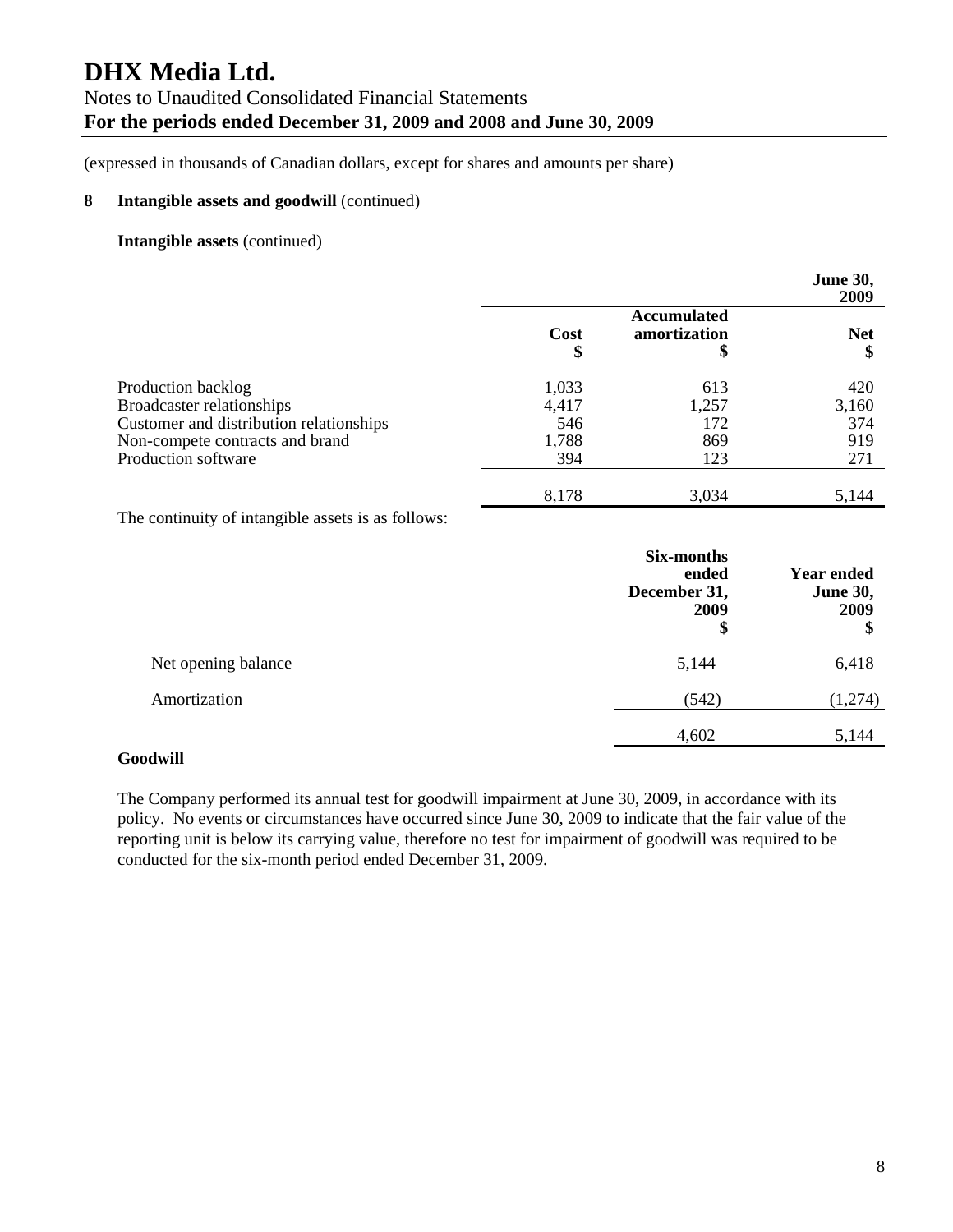(expressed in thousands of Canadian dollars, except for shares and amounts per share)

## **9 Bank indebtedness**

As of December 31, 2009, bank indebtedness (the "RBC Revolving Operating Credit Facility") was \$3,125 (June 30, 2009 - \$2,750). The maximum amount of the RBC Revolving Operating Credit Facility for general working capital purposes is \$3,510 bearing interest at bank prime plus 1.25% (June 30, 2009 - bank prime plus 1.25%). A general security agreement over all property of the Company has been pledged as security for the RBC Revolving Operating Credit Facility. The availability of the RBC Revolving Operating Credit Facility is subject to the Company maintaining interest and consolidated indebtedness coverage ratios and certain other covenants.

The RBC Revolving Operating Credit Facility matures on March 31, 2010. The Company was in compliance with these covenants during the periods.

## **10 Interim production financing**

|                                                                                                                                                                                                                                                                                                                                           | December 31,<br>2009<br>\$ | <b>June 30,</b><br>2009<br>\$ |
|-------------------------------------------------------------------------------------------------------------------------------------------------------------------------------------------------------------------------------------------------------------------------------------------------------------------------------------------|----------------------------|-------------------------------|
| Revolving production credit facility ("RBC Revolving Production Credit Facility")<br>bearing interest at bank prime plus 0.5% - 2.0%. Assignment and direction of specific<br>production financing and licensing contracts receivable, with a net book value of<br>approximately \$34,108 at December 31, 2009 (June 30, 2009 - \$55,318) | 27,700                     | 40,401                        |
| Interim production credit facilities with various institutions, bearing interest at bank<br>prime plus $0.5\%$ - 1.25%. Assignment and direction of specific production financing<br>and licensing contracts receivable, with a net book value of approximately \$27,281 at                                                               |                            |                               |
| December 31, 2009 (June 30, 2009 - \$15,735)                                                                                                                                                                                                                                                                                              | 14.604                     | 10.903                        |
| Demand production bank loans repaid during the period.                                                                                                                                                                                                                                                                                    |                            | 2,489                         |
|                                                                                                                                                                                                                                                                                                                                           | 42,304                     | 53.793                        |

During the three and six-month periods ended December 31, 2009, the bank prime rate averaged 2.25% (three and six-month periods ended December 31, 2008 – 3.98% and 4.35%).

The RBC Revolving Production Credit Facility with the Royal Bank has a maximum authorized amount of \$63,231. The RBC Revolving Production Credit Facility is the aggregate of interim production financing of individual programs financed through the Royal Bank which are subject to individual approved tranches (collectively the "RBC Individual Approved Tranches"). Substantially all of the Company's assets and certain of its subsidiaries have been pledged as security for borrowing under the RBC Revolving Production Credit Facility. The RBC Revolving Production Credit Facility matures at various dates up to March 2011, but specifically twenty-four months following the first drawdown of funds in respect of each RBC Individual Approved Tranche.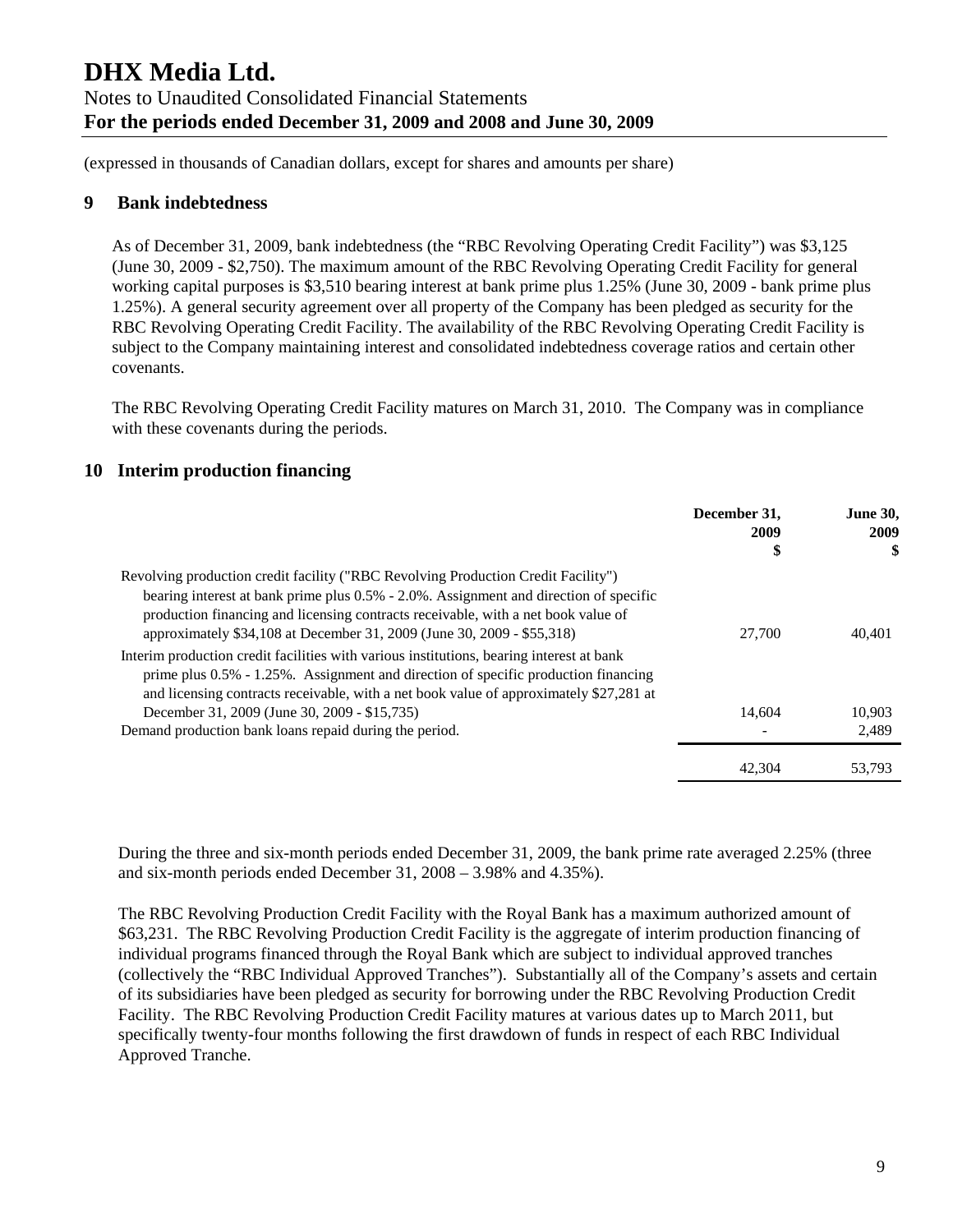(expressed in thousands of Canadian dollars, except for shares and amounts per share)

# **11 Long-term debt and obligations under capital leases**

|                                                                                                                                                                                                                                 | September 30,<br>2009 | <b>June 30,</b><br>2009 |
|---------------------------------------------------------------------------------------------------------------------------------------------------------------------------------------------------------------------------------|-----------------------|-------------------------|
|                                                                                                                                                                                                                                 | \$                    | \$                      |
| Loans payable, bearing interest at Business Development Bank of                                                                                                                                                                 |                       |                         |
| Canada prime plus 0.5%, maturing in May 2021, repayable in monthly<br>principal installments of \$20 plus interest, secured by first a mortgage on<br>land and building having a net book value of \$4,560 at December 31, 2009 |                       |                         |
| (June 30, 2009 - $$4,637$ ) and a general assignment of rents                                                                                                                                                                   | 2,544                 | 2,663                   |
| Obligation under capital lease, payable in monthly installments of \$22                                                                                                                                                         |                       |                         |
| including interest of 4%, maturing in February 2013                                                                                                                                                                             | 779                   | 893                     |
| Obligations under capital leases, bearing interest at rates ranging from                                                                                                                                                        |                       |                         |
| 5.2% to 8.4%, maturing on dates ranging from June 2010 to December                                                                                                                                                              |                       |                         |
| 2011 and repayable in monthly instalments ranging from \$3 to \$9                                                                                                                                                               | 162                   | 243                     |
|                                                                                                                                                                                                                                 | 3,485                 | 3,799                   |
| Less: Current portion                                                                                                                                                                                                           | (586)                 | (635)                   |
|                                                                                                                                                                                                                                 | 2,899                 | 3,164                   |

The aggregate amount of principal repayments required in each of the next five years is as follows:

|                           | \$  |
|---------------------------|-----|
| Year ending June 30, 2010 | 320 |
| 2011                      | 542 |
| 2012                      | 504 |
| 2013                      | 411 |
| 2014                      | 239 |
|                           |     |

# **12 Other liability**

|                                                                   | December 31,<br>2009 | <b>June 30,</b><br>2009<br>\$ |
|-------------------------------------------------------------------|----------------------|-------------------------------|
| Other liability related to the acquisition of distribution rights | 25                   | 675                           |

The aggregate amount of payments required during the year ending June 30, 2010 is \$25.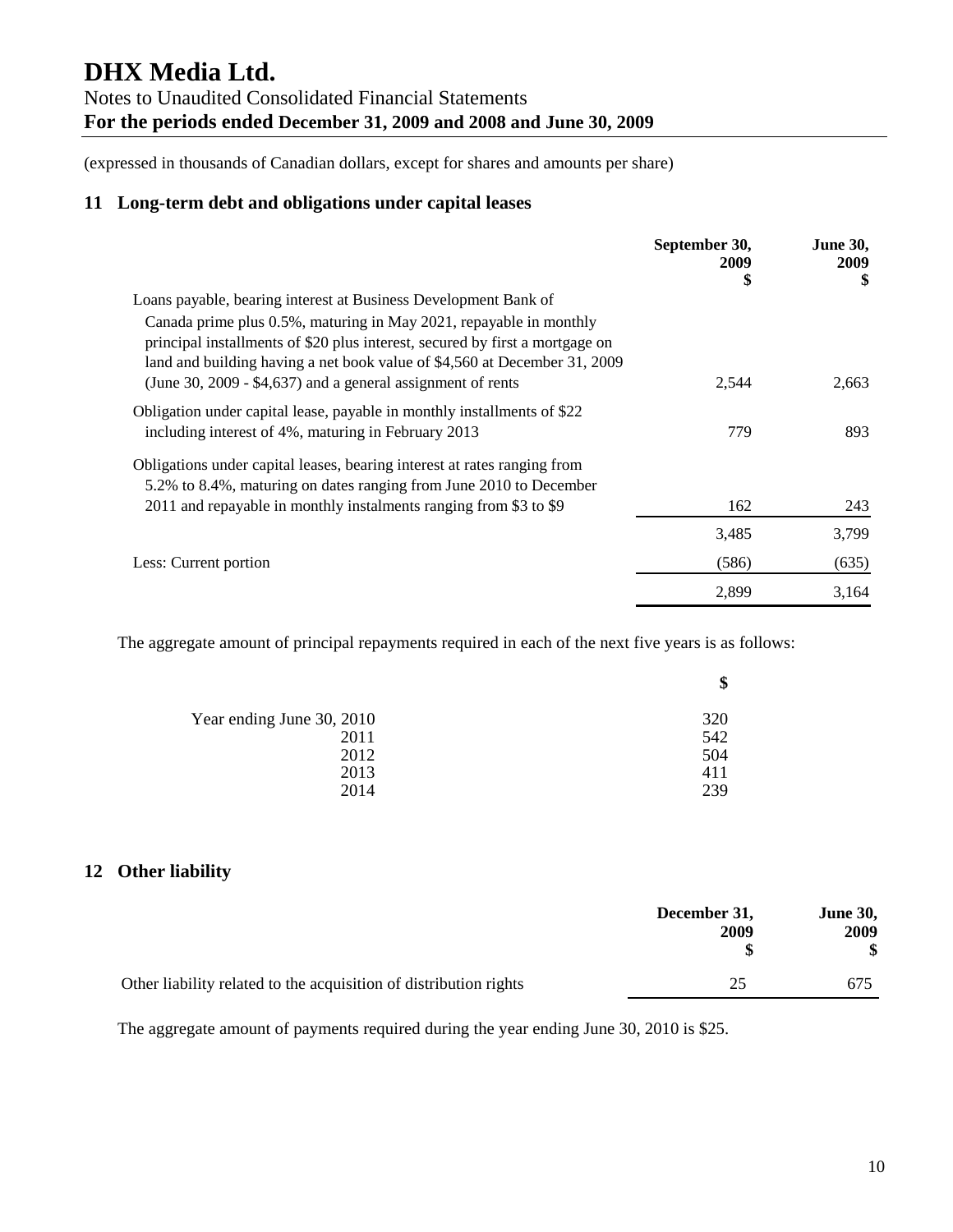# **13 Share capital and contributed surplus**

#### **a) Authorized**

100,000,000 Preferred variable voting shares, redeemable at the option of the Company at any time at a millionth of a cent per share, no entitlement to dividends, voting Unlimited common shares without nominal or par value

### **b) Issued and outstanding**

Changes in the Company's issued share capital during the periods were as follows:

|                                                           |                          | Six-month<br>period ended<br>December 31,<br>2009 |                | <b>Year ended</b><br><b>June 30.</b><br>2009 |
|-----------------------------------------------------------|--------------------------|---------------------------------------------------|----------------|----------------------------------------------|
|                                                           | <b>Number</b>            | <b>Amount</b><br>\$                               | <b>Number</b>  | <b>Amount</b><br>\$                          |
| Preferred variable voting shares (note 13 (c))            | 100,000,000              |                                                   | 100,000,000    |                                              |
| <b>Common shares</b> (note 13 $(d)$ )                     |                          |                                                   |                |                                              |
| Opening balance                                           | 44,442,711               | 56,758                                            | 42,715,785     | 55,488                                       |
| Management bonuses                                        | 428,538                  | 300                                               | 219,802        | 300                                          |
| Issued as consideration for acquisition of imX            |                          |                                                   | 118,216        | 175                                          |
| Issued in consideration of Studio B Earnout               |                          | L,                                                | 1,500,000      | 879                                          |
| Normal course issuer bid shares repurchased and cancelled | (149, 833)               | (116)                                             | (111,092)      | (84)                                         |
|                                                           | 44,721,416               | 56,942                                            | 44,442,711     | 56,758                                       |
| <b>Share purchase financing</b> (note $13$ (e))           |                          |                                                   |                |                                              |
| Opening balance                                           |                          | (419)                                             |                | (432)                                        |
| Repayments made by an officer                             |                          | 1                                                 |                |                                              |
| Compensation expense                                      |                          | 140                                               |                |                                              |
| Interest received on notes                                |                          | 5                                                 |                | 13                                           |
|                                                           | $\overline{\phantom{a}}$ | (273)                                             | $\overline{a}$ | (419)                                        |
| <b>Warrants</b> (note 13 $(f)$ )                          |                          |                                                   |                |                                              |
| Opening balance                                           | 4,922,750                | 1,630                                             | 5,661,163      | 2,070                                        |
| Expiration of warrants                                    |                          |                                                   | (738, 413)     | (440)                                        |
|                                                           | 4,922,750                | 1,630                                             | 4,922,750      | 1,630                                        |
| Contributed surplus and stock options (note 13 (g))       |                          |                                                   |                |                                              |
| Opening balance                                           | 3,766,547                | 3,756                                             | 2,436,547      | 2,617                                        |
| Compensation expense on options issued during the period  | 35,000                   | 1                                                 | 1,910,000      | 31                                           |
| Management bonuses for the year ended June 30, 2008       |                          |                                                   |                | (300)                                        |
| Management bonuses for the year ended June 30, 2009       |                          | (300)                                             |                | 300                                          |
| Compensation expense on existing options                  |                          | 322                                               |                | 668                                          |
| Options cancelled                                         |                          |                                                   | (580,000)      |                                              |
| Warrants expired                                          |                          |                                                   |                | 440                                          |
|                                                           | 3,801,547                | 3,779                                             | 3,766,547      | 3,756                                        |
|                                                           |                          | 62,078                                            |                | 61,725                                       |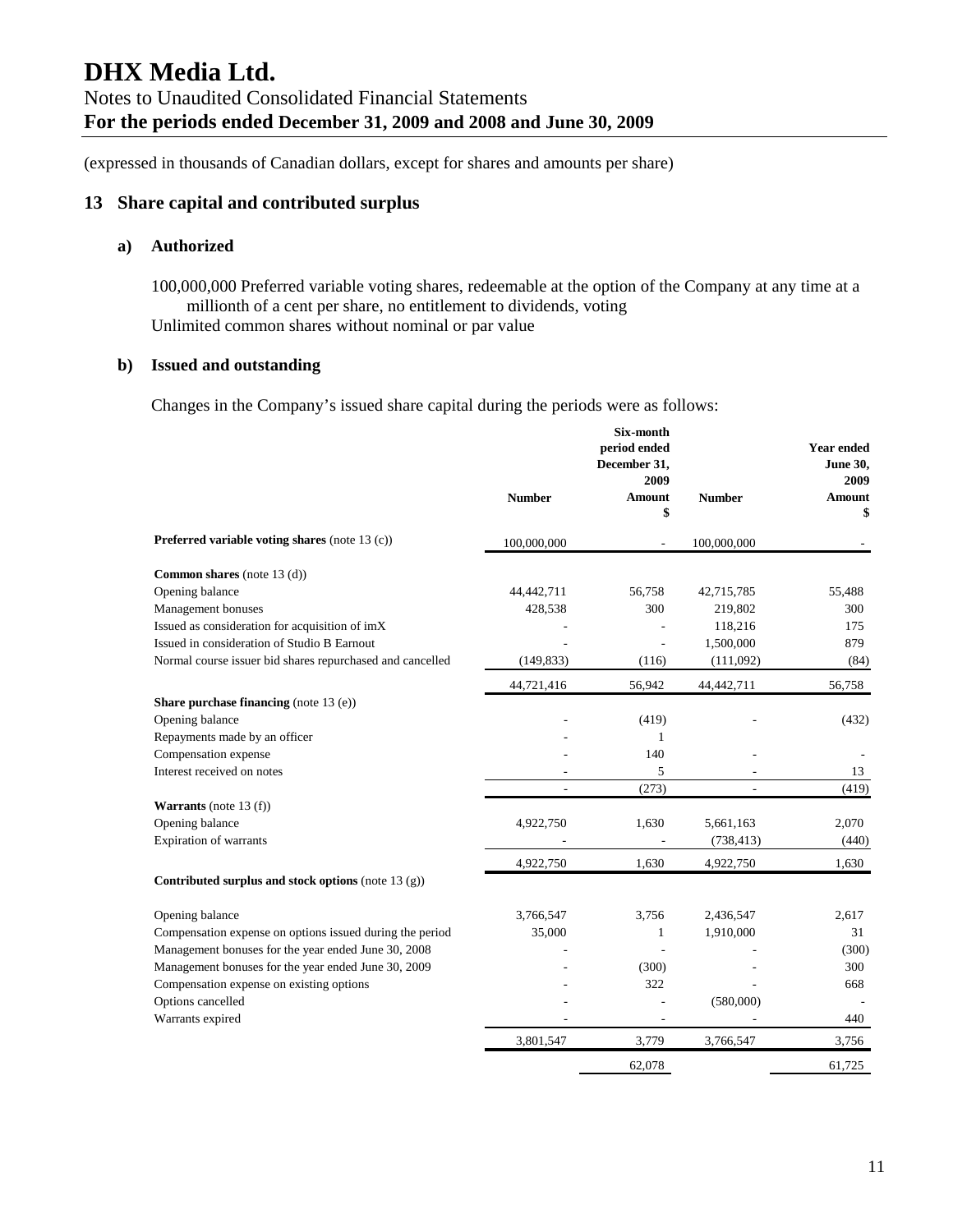### **13 Share capital and contributed surplus** (continued)

### **c) Preferred variable voting shares**

The Preferred variable voting shares were issued May 12, 2006 to an officer and director.

### **d) Common shares**

On November 13 and 14, 2007, the Company issued a combined 9,815,000 units ("Unit or Units") from the treasury at a price of \$1.80 per Unit, for aggregate gross proceeds of \$17,667 (the "Offering") plus an additional \$6 for separately issued warrants. Each Unit consisted of one common share and one-half of one common share purchase warrant. Each whole warrant entitles the holder to purchase one common share at a price of \$2.10 per common share, expiring on November 13, 2010.

On May 26, 2008, the Company issued 99,333 common shares at \$1.51 per share, for a gross amount of \$150. The 99,333 common shares were issued to former shareholders of Bulldog in connection with the purchase of Bulldog.

On July 2, 2008, the Company issued 67,552 common shares at \$1.48 per share, for a gross amount of \$100. The 67,552 shares were issued to former shareholders of imX in connection with the purchase of imX.

On October 3, 2008, the Company issued 50,664 common shares at \$1.48 per share, for a gross amount of \$75, in settlement of the imX earnout. The 50,664 common shares were issued to former shareholders of imX.

On March 26, 2009, the Company issued 219,802 common shares at \$1.36 per share, for a gross amount of \$300, for payment of certain management performance bonuses accrued at June 30, 2008.

As part of the Company's previously announced normal course issuer bid, 149,833, 109,095 and 1,997 common shares were repurchased for a gross amount of \$116, \$82 and \$2 respectively and cancelled on July 30, 2009, April 27, 2009 and April 28, 2009, respectively.

On May 13, 2009, the company issued 1,500,000 common shares at \$0.59 per share, for a gross amount of \$879 in settlement of the Studio B Earnout. The common shares were issued to the former shareholders of Studio B.

On November 20, 2009, the Company issued 428,538 common shares at \$0.70 per share, for a gross amount of \$300, for payment of certain management performance bonuses accrued at June 30, 2009.

On January 15, 2010, the Company issued 425,420 common shares at \$0.92 per share for the retirement of the Media Fund Put Options (note 13 (h)) and (note 19 (b))

On January 29, 2010, the Company issued 1,875,000 units ("January 29, 2010 Unit Offering") from treasury at a price of \$0.80 per unit for gross proceeds of \$1,500 (note 19 (a)).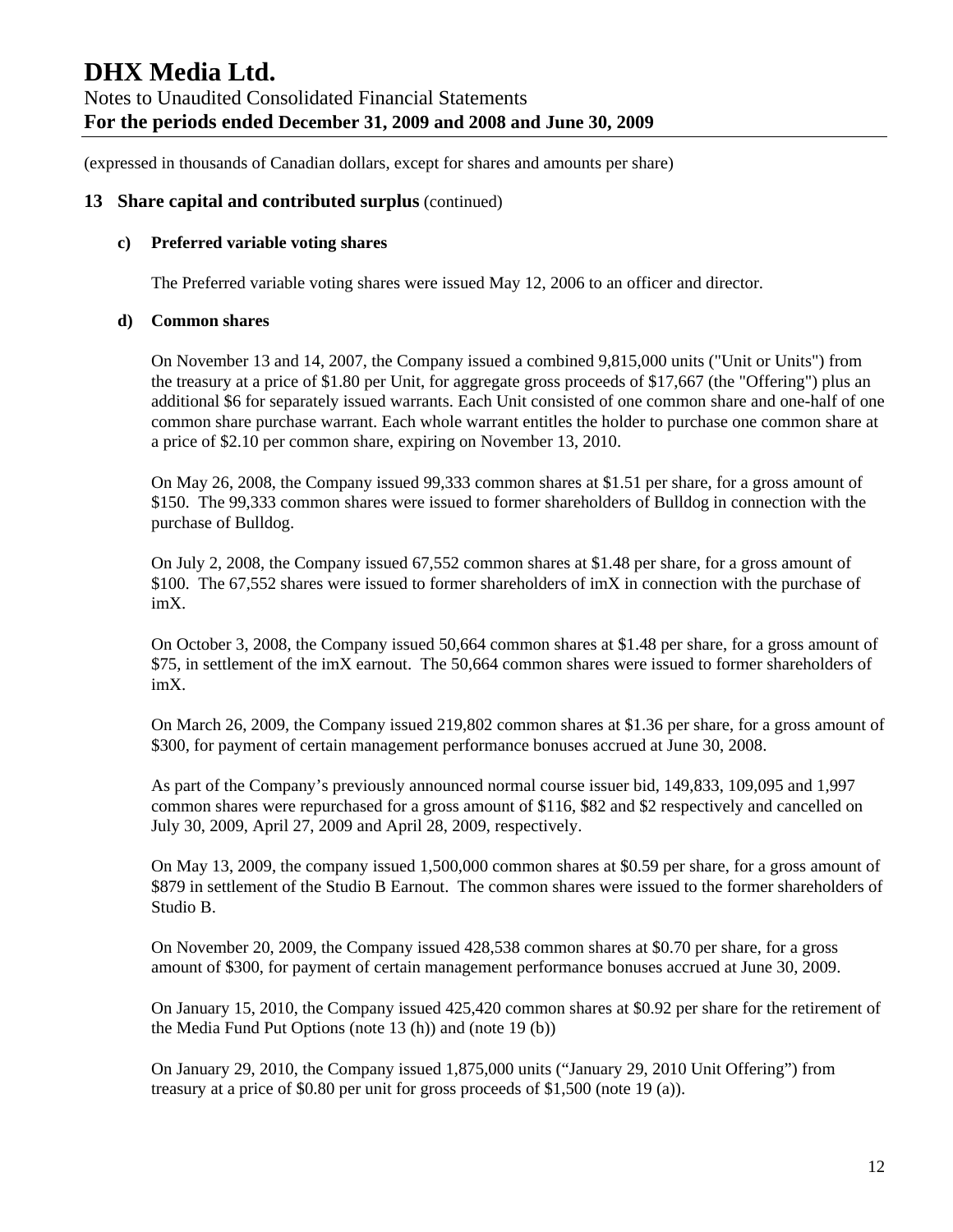### **13 Share capital and contributed surplus** (continued)

#### **e) Share purchase financing**

During the three and six-month periods ended December 31, 2009, the Company issued no amounts for share purchase financing (three and six-month periods ended December 31, 2008 - nil). During the three and six-month periods ended December 31, 2009, no amounts and \$140 respectively of compensation expense was recognized on an employee loan forgiven (three and six-month periods ended December 31, 2008 - \$nil). During the three and six-month periods ended December 31, 2009, \$2 and \$3 of interest respectively (three and six-month periods ended December 31, 2008 - \$4 and \$7) received on these loans were recorded as capital contributions. During the three and six-month periods ended December 31, 2009, \$1 was received (three and six-month periods ended December 31, 2008 - \$nil) as principal repayment of an employee loan.

### **f) Warrants**

During the three and six-month periods ended December 31, 2009 nil warrants were granted and nil expired (three and six-month periods ended December 31, 2008 – nil and nil). In connection with the Offering, the Company issued 4,922,750 common share purchase warrants valued at \$0.35 per warrant for cash consideration. The warrants entitle the shareholders to acquire 4,922,750 common shares for \$2.10 and expire on November 13 and 14, 2010. Also, in connection with the Offering, the Company granted 738,413 common share warrants valued at \$0.60 per warrant to the brokers of the Offering. The warrants entitled holders to purchase 738,413 common shares for \$1.80 and expired on May 13 and 14, 2009.

| warrants   | exercise price<br>per warrant |
|------------|-------------------------------|
| 5,661,163  | 2.06                          |
| (738, 413) | 1.80                          |
| 4,922,750  | 2.10                          |
|            | Number of                     |

The fair value of the warrants has been estimated by management using the Black Scholes option pricing model. The weighted average assumptions used in the pricing model to value the warrants are as follows:

| Risk-free interest rate | 4.25%     |
|-------------------------|-----------|
| Expected option life    | 1.5 years |
| Expected volatility     | 65%       |
| Expected dividend yield | nil       |

On January 29, 2010, as part of the January 29, 2010 Unit Offering, the Company issued 937,500 common share purchase warrants (note 19 (a)).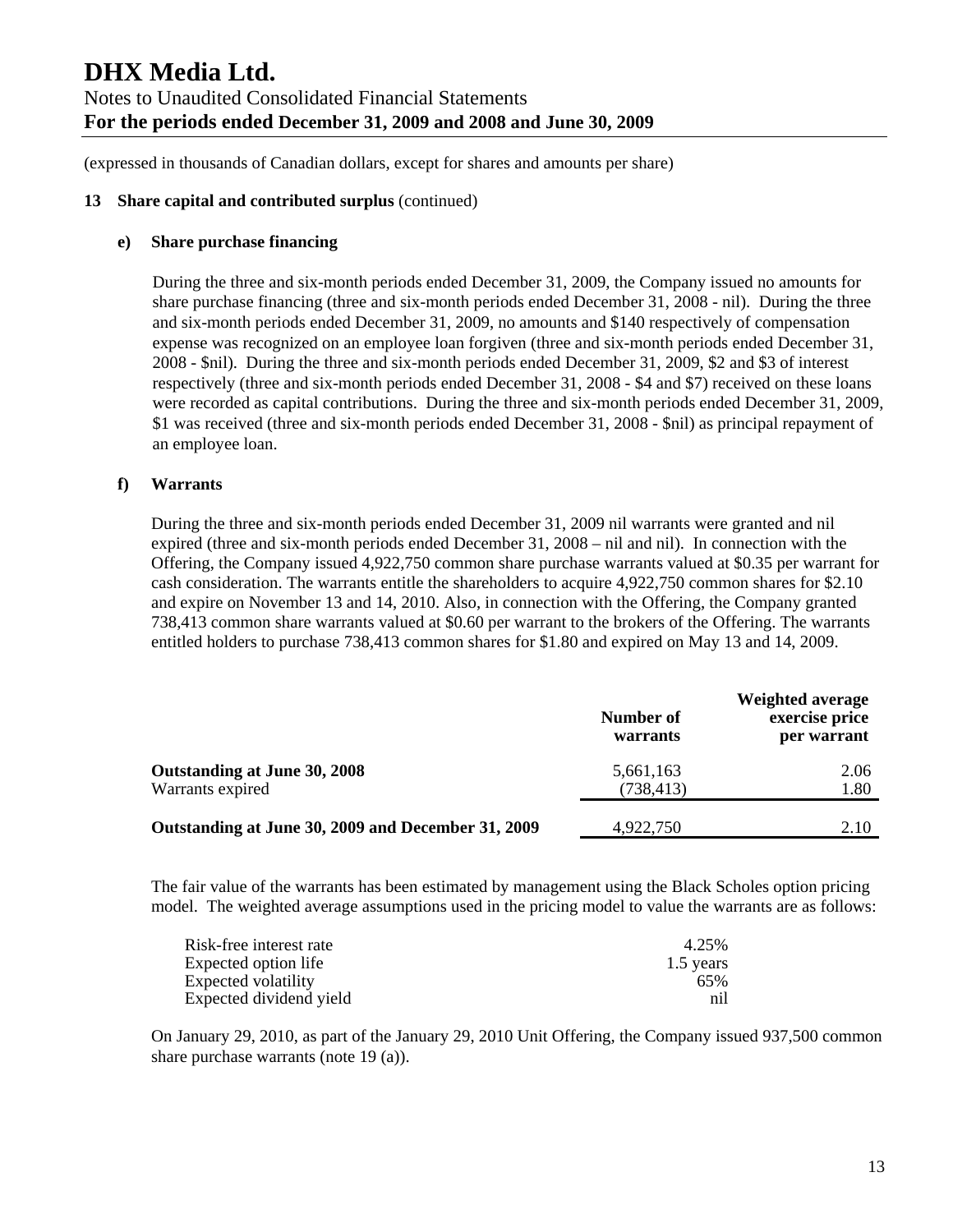### **13 Share capital and contributed surplus (continued)**

#### **g) Stock options**

• At the Company's annual general meeting on February 13, 2009, the shareholders approved an increase to the total maximum number of common shares to be reserved for issuance through the Company stock option plan to 9% of the total number of issued and outstanding common shares at any time. As at December 31, 2009, this amounted to 4,024,927 (June 30, 2009 – 3,999,843).

At December 31, 2009 and June 30, 2009, the Company had the following stock options outstanding:

|                                                         | Number of<br>options   | <b>Weighted average</b><br>exercise price |
|---------------------------------------------------------|------------------------|-------------------------------------------|
| Outstanding at June 30, 2008                            | 2,436,547              | 2.20                                      |
| Granted to an employee                                  | 75,000                 | 0.93                                      |
| <b>Outstanding at December 31, 2008</b>                 | 2,511,547              | 1.98                                      |
| Granted to employees and directors<br>Options cancelled | 1,835,000<br>(580,000) | 0.74<br>2.11                              |
| Outstanding at June 30, 2009                            | 3,766,547              | 1.36                                      |
| Granted to employees                                    | 35,000                 | 0.90                                      |
| <b>Outstanding at December 31, 2009</b>                 | 3,801,547              | 1.35                                      |
| <b>Exercisable at December 31, 2008</b>                 | 823,274                | 2.22                                      |
| <b>Exercisable at June 30, 2009</b>                     | 1,081,160              | 2.03                                      |
| <b>Exercisable at December 31, 2009</b>                 | 1,308,660              | 2.00                                      |

During the three and six-months periods ended December 31, 2009, on November 19, 2009, 35,000 stock options were issued to employees at \$0.90 per share, vesting over four years and expiring on November 19, 2014. During the three and six-month periods ended December 31, 2009, no stock options were cancelled and none expired.

During the year ended June 30, 2009, 1,910,000 stock options were issued to officers, directors and employees at prices ranging from \$0.58 to \$0.93 per share, vesting over four years and expiring from September 26, 2013 to June 17, 2014. No stock options expired during the year ended June 30, 2009 and 580,000 stock options at \$2.11 were cancelled.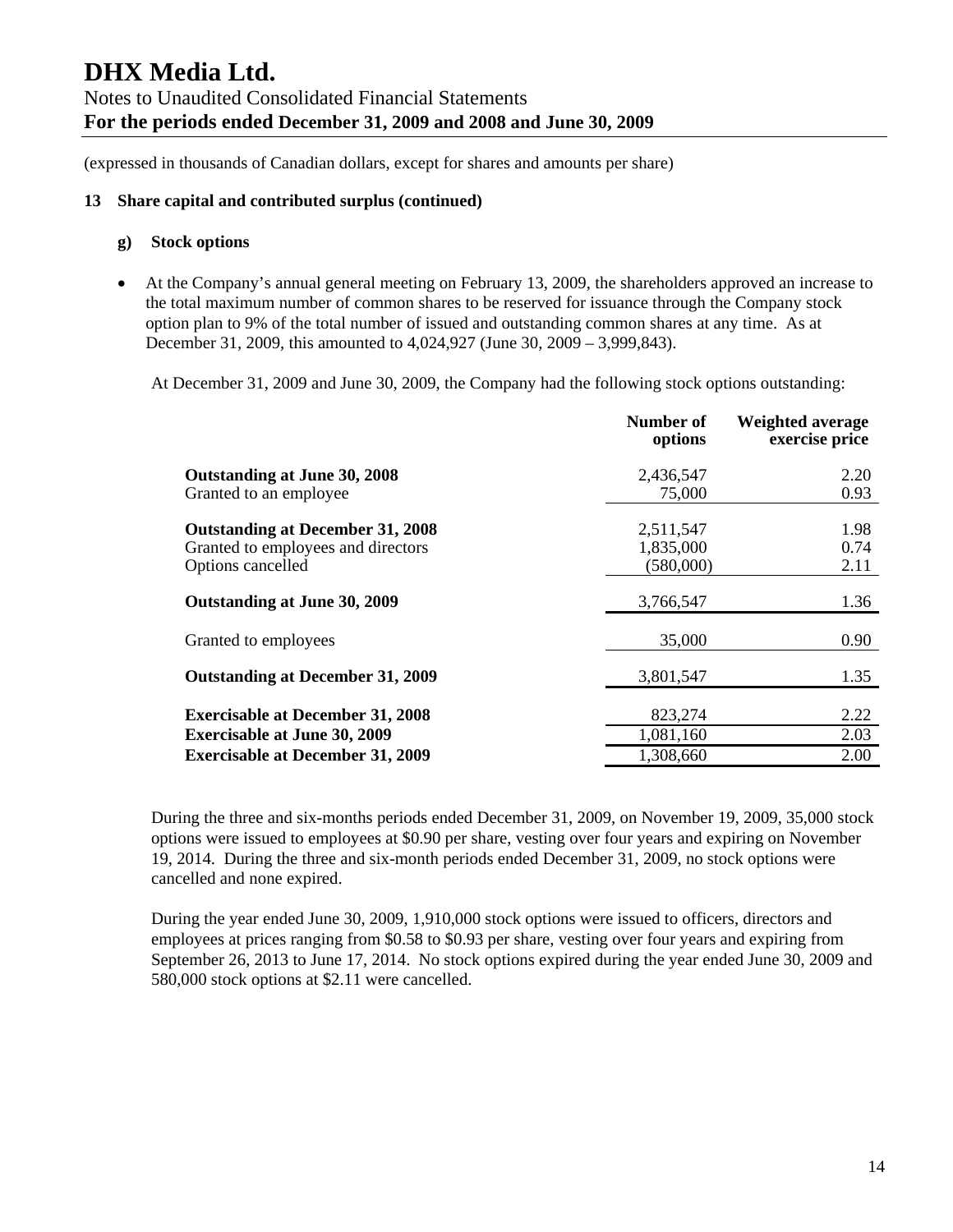### **13 Share capital and contributed surplus** (continued)

#### **g) Stock options** (continued)

The weighted average grant date value of stock options and assumptions using the Black Scholes option pricing model for the three and six-month periods ended December 31, 2009 and the year ended June 30, 2009 are as follows:

|                                   | Three and<br>six-months ended<br>December 31,<br>2009 | <b>Year ended</b><br><b>June 30,</b><br>2009 |
|-----------------------------------|-------------------------------------------------------|----------------------------------------------|
| Weighted average grant date value | \$0.90                                                | \$0.74                                       |
| Risk-free interest rate           | 2.28%                                                 | 2.92%                                        |
| Expected option life              | 4 years                                               | 4 years                                      |
| <b>Expected volatility</b>        | 64%                                                   | 65%                                          |
| Expected dividend yield           | nil                                                   | nil                                          |

Changes in the assumptions can materially affect the fair value estimate and therefore, the existing models do not necessarily provide a reliable measure of the fair value of the stock options.

During the three and six-month periods ended December 31, 2009, a total of \$162 and \$463 respectively (three and six-month periods ended December 31, 2008 - \$204 and \$394) was recognized as compensation expense. Included in the compensation expense for the three and six-month periods ended December 31, 2009 was no amounts and \$140 respectively related to employee share purchase loans (three and sixmonth periods ended December 31, 2008 - \$nil) (note 13(e)).

Information related to options outstanding at December 31, 2009 is presented below:

| Range of<br>exercise prices | <b>Number</b><br>outstanding at<br>December 31,<br>2009 | Weighted<br>average<br>remaining<br>contractual life | Weighted<br>average<br>exercise<br>price<br>\$ | <b>Number</b><br>exercisable at<br>December 31,<br>2009 | Weighted<br>average<br>exercise<br>price<br>\$ |
|-----------------------------|---------------------------------------------------------|------------------------------------------------------|------------------------------------------------|---------------------------------------------------------|------------------------------------------------|
| $$0.58 - $0.93$             | 1,945,000                                               | 4.35 years                                           | 0.75                                           | 18,750                                                  | 0.93                                           |
| $$0.94 - $2.35$             | 1,856,547                                               | 1.93 years                                           | 1.99                                           | 1,289,910                                               | 2.01                                           |
| Total                       | 3,801,547                                               | 3.40 years                                           | 1.35                                           | 1,308,660                                               | 2.00                                           |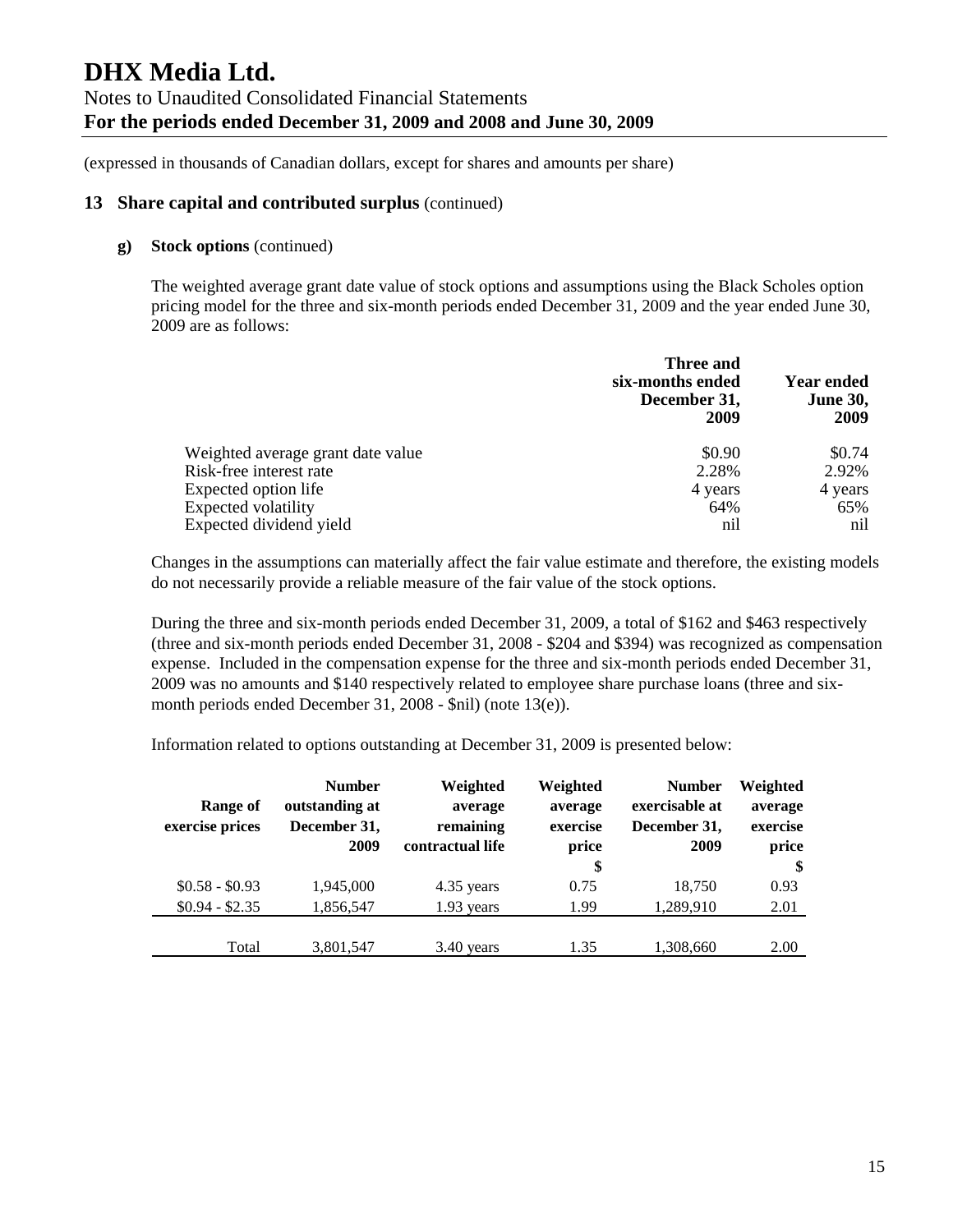### **13 Share capital and contributed surplus** (continued)

#### **g) Stock options** (continued)

Information related to options outstanding at June 30, 2009 is presented below:

|                 | <b>Number</b>   | Weighted         | Weighted | <b>Number</b>   | Weighted |
|-----------------|-----------------|------------------|----------|-----------------|----------|
| Range of        | outstanding at  | average          | average  | exercisable at  | average  |
| exercise prices | <b>June 30,</b> | remaining        | exercise | <b>June 30,</b> | exercise |
|                 | 2009            | contractual life | price    | 2009            | price    |
|                 |                 |                  | \$       |                 | \$       |
| $$0.58 - $0.93$ | 1,910,000       | 4.84 years       | 0.75     | -               |          |
| $$0.94 - $2.35$ | 1,856,547       | 2.44 years       | 1.99     | 1,081,160       | 2.03     |
|                 |                 |                  |          |                 |          |
| Total           | 3,766,547       | $3.65$ years     | 1.36     | 1,081,160       | 2.03     |

### **h) Put options**

Pursuant to financing provided by Media Fund (Atlantic) Ltd. ("Media Fund"), the Company granted to the shareholders of Media Fund a right to have the Company purchase the common shares in Media Fund in exchange for common shares of the Company (the "Put Options") on a one-for-one basis. The Put Options were issued for no consideration. At December 31, 2009, 425,420 (June 30, 2009 - 425,420) shares in Media Fund carried the Put Options.

On January 15, 2010, the holders of the Put Options exercised their rights and accordingly the Company issued 425,420 common shares from treasury in exchange for the retirement of the Put Options (note  $19(b)$ ).

## **14 Commitments**

The Company has entered into various operating leases for operating premises and equipment. The estimated future minimum payments under these operating leases in each of the next 5 years are as follows:

|                           | \$    |
|---------------------------|-------|
| Year ending June 30, 2010 | 512   |
| 2011                      | 1,040 |
| 2012                      | 784   |
| 2013                      | 494   |
| 2014                      | 521   |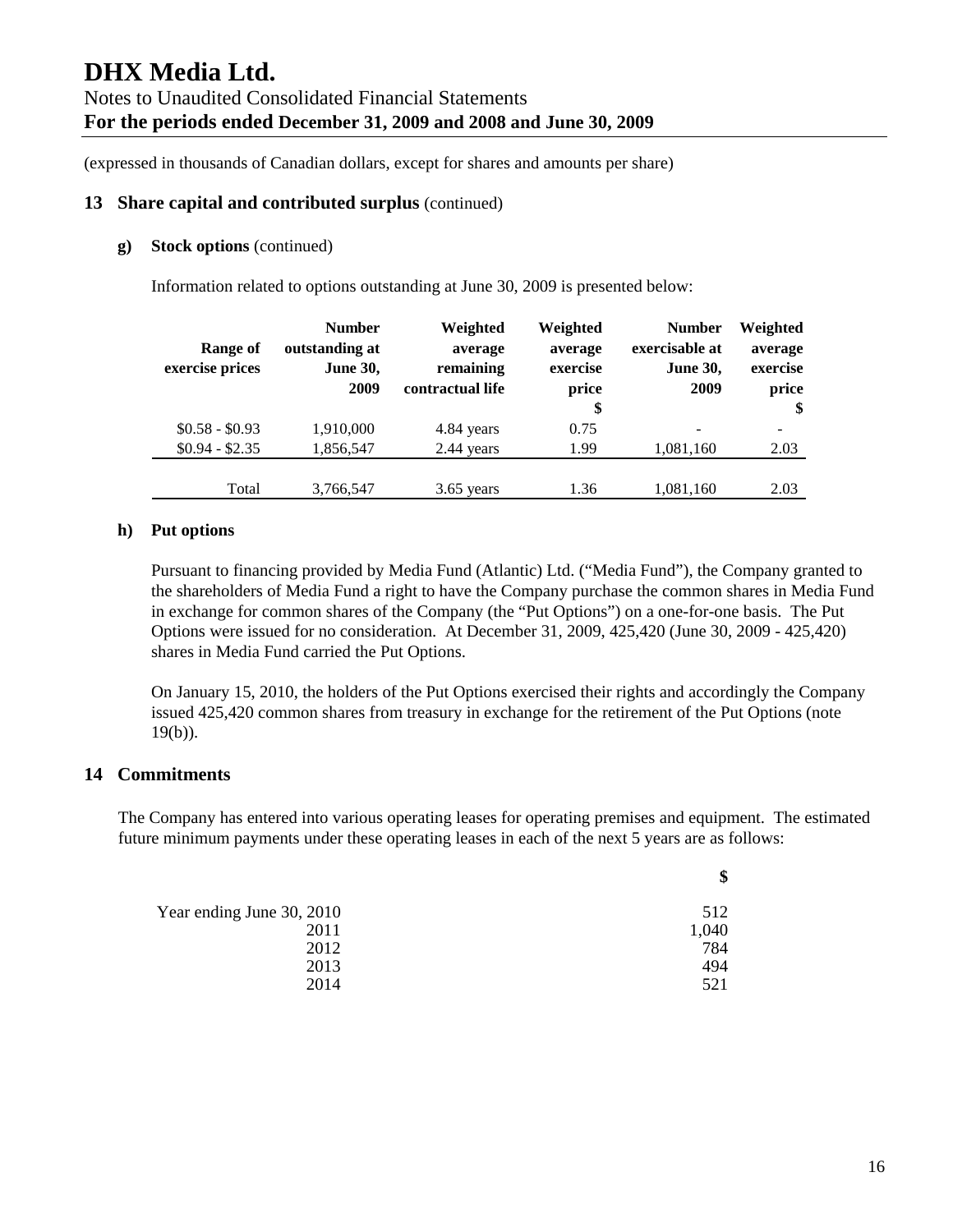### **15 Earnings (loss) per common share**

Earnings (loss) per common share are calculated as follows:

|                                                                                                    | For the<br>three-month<br>period ended<br>December 31,<br>2009<br>\$ | For the<br>three-month<br>period ended<br>December 31,<br>2008<br>\$ | For the<br>six-month<br>period ended<br>December 31,<br>2009<br>\$ | For the<br>six-month<br>period ended<br>December 31,<br>2008<br>\$ |
|----------------------------------------------------------------------------------------------------|----------------------------------------------------------------------|----------------------------------------------------------------------|--------------------------------------------------------------------|--------------------------------------------------------------------|
| Net income (loss) and comprehensive income (loss) before<br>discontinued operations for the period | (209)                                                                | 615                                                                  | (200)                                                              | 1,225                                                              |
| Net income (loss) and comprehensive income (loss) for the<br>period                                | (209)                                                                | (328)                                                                | (200)                                                              | 202                                                                |
| Weighted average number of common shares:<br>Basic<br>Diluted                                      | 44,483,857<br>44,576,165                                             | 42,834,001<br>42,834,001                                             | 44,409,540<br>44,586,857                                           | 42,834,001<br>42,834,001                                           |
| Earnings (loss) before discontinued operations per common<br>share:<br>Basic<br>Diluted            | 0.00<br>0.00                                                         | 0.01<br>0.01                                                         | 0.00<br>0.00                                                       | 0.03<br>0.03                                                       |
| Earnings (loss) per common share:<br>Basic                                                         | 0.00                                                                 | (0.01)                                                               | 0.00                                                               | $0.00\,$                                                           |
| Diluted                                                                                            | 0.00                                                                 | (0.01)                                                               | 0.00                                                               | 0.00                                                               |

The weighted average number of potentially dilutive instruments, comprised of shares issuable in respect of convertible warrants, stock options, and put options, were 92,308 and 177,317 respectively for the three and sixmonth periods ended December 31, 2009 (three and six-month periods ended December 31, 2008 – nil and nil).

## **16 Net change in non-cash working capital balances related to operations**

|                                                                 | For the<br>three-month<br>period ended<br>December 31.<br>2009 | For the<br>three-month<br>period ended<br>December 31,<br>2008 | For the<br>six-month<br>period ended<br>December 31.<br>2009 | For the<br>six-month<br>period ended<br>December 31,<br>2008 |
|-----------------------------------------------------------------|----------------------------------------------------------------|----------------------------------------------------------------|--------------------------------------------------------------|--------------------------------------------------------------|
| Decrease (increase) in amounts receivable                       | 6.649                                                          | (10, 159)                                                      | 12,349                                                       | (18, 244)                                                    |
| Decrease (increase) in prepaid expenses and deposits            | (279)                                                          | 453                                                            | (440)                                                        | 105                                                          |
| Decrease in restricted cash                                     | 4                                                              |                                                                |                                                              | 455                                                          |
| Increase (decrease) in accounts payable                         |                                                                |                                                                |                                                              |                                                              |
| and accrued liabilities                                         | 1.171                                                          | 173                                                            | (708)                                                        | 1.684                                                        |
| Increase (decrease) in deferred revenue                         | 470                                                            | (2,253)                                                        | (1, 433)                                                     | (5,293)                                                      |
|                                                                 | 8,015                                                          | (11,781)                                                       | 9,772                                                        | (21,293)                                                     |
| During the period, the Company paid and received the following: |                                                                |                                                                |                                                              |                                                              |
| Interest paid                                                   | 367                                                            | 318                                                            | 555                                                          | 1,266                                                        |
| Interest received                                               |                                                                |                                                                | 92                                                           | 73                                                           |
| Taxes paid                                                      | 312                                                            | 40                                                             | 312                                                          | 40                                                           |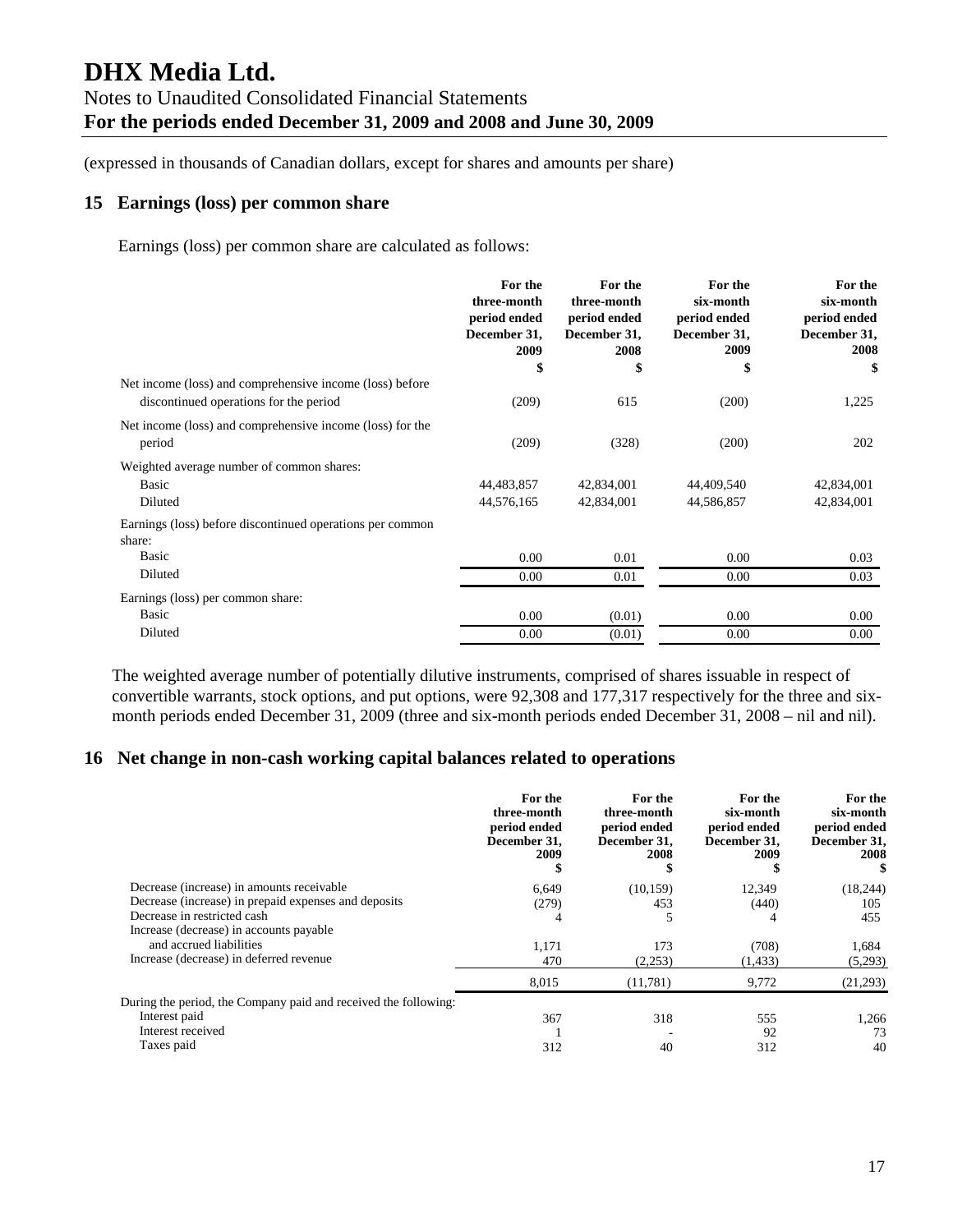### **17 Revenues and segmented information**

The Company operates production entities and offices throughout Canada. In measuring performance, the Company does not distinguish or group its operations on a geographical or any other basis and, accordingly, has a single reportable segment for disclosure purposes and has the following sources of revenue:

|                                   | For the<br>three-month<br>period ended<br>December 31,<br>2009 | For the<br>three-month<br>period ended<br>December 31,<br>2008 | For the<br>six-month<br>period ended<br>December 31,<br>2009 | For the<br>six-month<br>period ended<br>December 31,<br>2008 |
|-----------------------------------|----------------------------------------------------------------|----------------------------------------------------------------|--------------------------------------------------------------|--------------------------------------------------------------|
|                                   | \$                                                             | \$                                                             | \$                                                           | \$                                                           |
| Production revenue                | 3,916                                                          | 18,984                                                         | 10,714                                                       | 33,640                                                       |
| Distribution revenue              | 3,552                                                          | 2,107                                                          | 7,302                                                        | 3,562                                                        |
| Producer and service fee revenues | 805                                                            | 137                                                            | 2,466                                                        | 616                                                          |
| Other                             | 1,154                                                          | 286                                                            | 1,893                                                        | 567                                                          |
|                                   | 9,427                                                          | 21,514                                                         | 22,375                                                       | 38,385                                                       |

# **18 Seasonality**

Results of operations for any period are dependent on the number and timing of film and television programs delivered, which cannot be predicted with certainty. Consequently, the Company's results from operations may fluctuate materially from period to period and the results of any one period are not necessarily indicative of results for future periods. Cash flows may also fluctuate and are not necessarily closely correlated with revenue recognition. During the initial broadcast of the rights, the Company is somewhat reliant on the broadcaster's budget and financing cycles, and at times the license period gets delayed and commences at a later date than originally projected.

The Company's film and television revenues vary significantly from quarter to quarter and are driven by contracted deliveries with the primary broadcasters. Although with the Company's continued diversification of its revenue mix, particularly in the distribution revenue stream, some of the quarterly unevenness is improving slightly and becoming more predictable. Distribution revenues are contract and demand driven and can also fluctuate significantly from period to period.